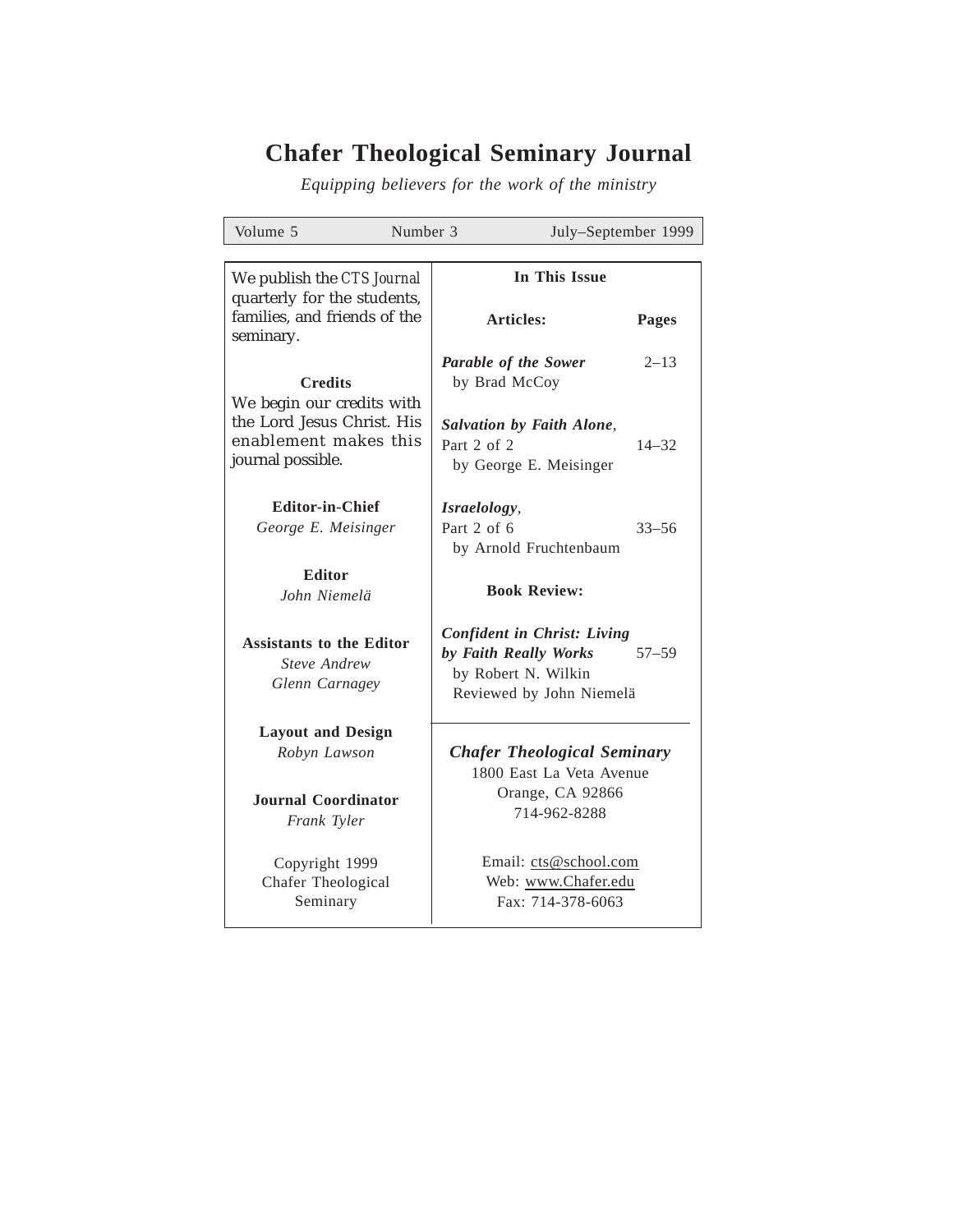*Israelology* 33

# **ISRAELOLOGY**

Part 2 of 6

by Arnold G. Fruchtenbaum

# **ISRAEL PRESENT**

In light of its consistent distinction between Israel and the Church, Dispensationalism ought to allow for a full-scale theological development of Israel Present. Instead, a bewildering lack of development causes great confusion among Dispensational theologians concerning the Jews (in general) and the role of Jewish believers today (in specific). Consequently, when dealing with current Jewish issues, many Dispensationalists sound like Covenant Theologians. The place of Israel in God's plan remains Dispensationalism's weakest area.

## **The Kingdom of God Program**

God's kingdom program is all-pervasive and encompasses past, present, and future. Technically, a study of the kingdom program relates to any (and all) of these categories. However, this examination of Israelology will consider it under Israel Present, which is the connecting link with Israel Past and Israel Future.

## **The Universal Kingdom or the Eternal Kingdom**

The first facet of the kingdom program is the Universal Kingdom or the Eternal Kingdom. This refers to God's rule in providence and sovereignty. Nothing ever happens outside of God's will. What happens might be due to God's directive or decretive will or due to His permissive will. God is always in control. The two names emphasize different aspects of this facet of the kingdom. The term *eternal* emphasizes the timeless aspect. The fact that God is always in control means that His control is eternal. The term *universal* emphasizes the sphere and the scope. No matter where things exist, everything is within the sovereign will and control of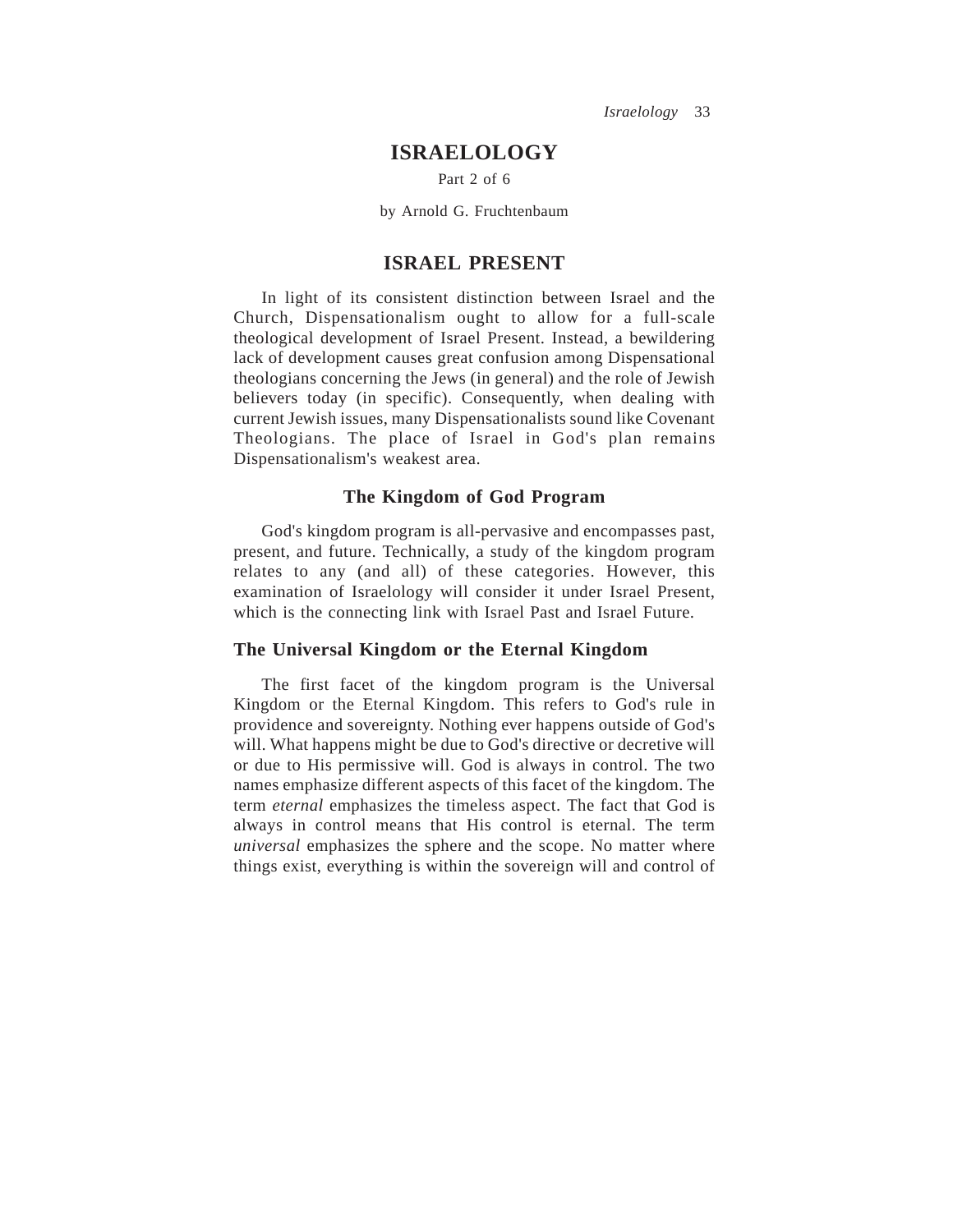God.<sup>1</sup> This is the kingdom that believers enter upon death (1 Corinthians 15:50; 2 Timothy 4:18). Dispensations are the outworking of this kingdom in human history.

## **The Spiritual Kingdom**

As the second facet of God's kingdom program, the Spiritual Kingdom includes all (regardless of generation or time) who have experienced the new birth by the Holy Spirit. From Adam until our day and as long as men continue to be born on this earth, the Spiritual Kingdom will exist. This is the kingdom of God of which Jesus told Nicodemus that unless one is born again, he can neither see nor enter into the Kingdom of God. This is God's rule in the heart of the believer.<sup>2</sup> Although they are distinct because the spiritual kingdom was in existence before the Church began and will remain after the removal of the Church in the Rapture, during this present age (from Acts 2 until the rapture), the Spiritual Kingdom and the Church are synonymous.

### **The Theocratic Kingdom**

As the third facet of God's kingdom program, the Theocratic Kingdom was God's rule over Israel. God established the Theocratic Kingdom through Moses and the giving of the law. Historically, the Theocratic Kingdom knew two forms. First came the *mediatorial* form, in which God ruled through mediators. These mediators were Moses, Joshua, and then the judges, of which Samuel was the last. The second was the *monarchial* form in which God ruled through monarchs from Saul, Israel's first king, until Zedekiah, the last king. Samuel marked the transition between the two forms. As the last judge, he also anointed the first two kings:

<sup>&</sup>lt;sup>1</sup> Cp. 1 Chronicles 29:11–12; Psalm 10:16; 29:10; 74:12; 90:1–6; 93:1–5; 103:19–22; 145:1–21; 148:8; Proverbs 21:11; Jeremiah 10:10; Lamentations 5:19; Daniel 4:17, 25, 32; 6:27; Acts 17:24; *et al*.

<sup>&</sup>lt;sup>2</sup> This facet is found in Matthew 6:33; 19:16 with  $23-24$ ; John 3:3-5; Acts 8:12; 20:25; 1 Corinthians 4:20; Colossians 1:13–14; 4:11; 1 Thessalonians 2:12, *et al*.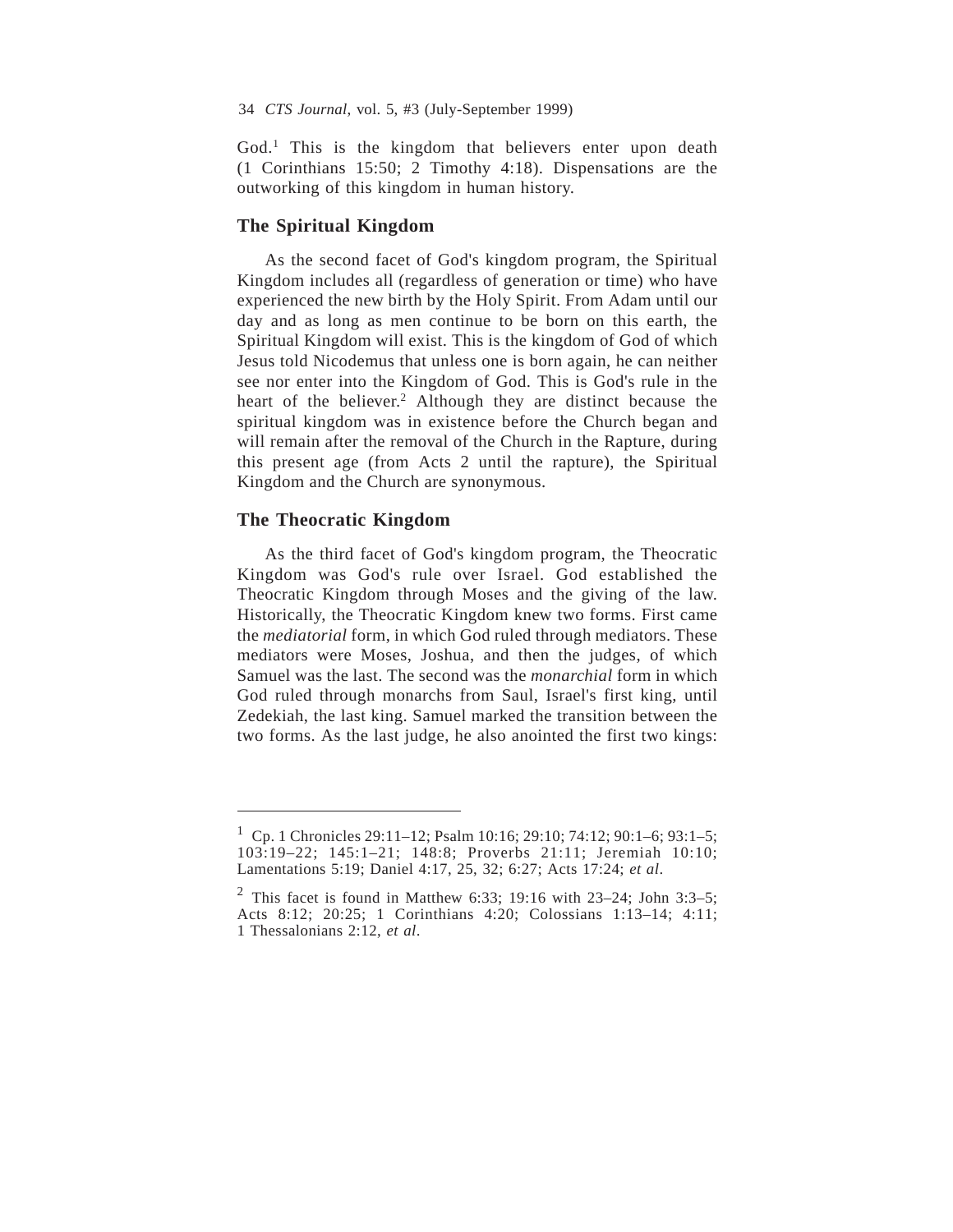Saul and David. David, in turn, began a dynasty that continued to occupy the throne until Zedekiah. During the latter stages of the monarchial form of the Theocratic Kingdom, the kingdom went into a decline in quality. With the decline, the prophets began announcing a future form, a superior form of God's kingdom program, the prophesied Messianic Kingdom. The Babylonian destruction of Jerusalem abruptly ended the Theocratic Kingdom, initiating the Times of the Gentiles, which continues even today. Old Testament history from Exodus 19 to 2 Chronicles 36 is a history of the Theocratic Kingdom.

## **The Messianic Kingdom or the Millennial Kingdom**

The fourth facet of God's kingdom program is also given two names: the Messianic Kingdom or the Millennial Kingdom. The name, Messianic Kingdom, emphasizes that the Messiah Himself will rule this kingdom directly. The name Millennial Kingdom emphasizes how long this kingdom will last: one thousand years. The form of the Messianic or Millennial Kingdom is that of a literal earthly kingdom that Jesus will rule from the Throne of David. Its roots lie in the Davidic Covenant, in which God promised that David would have an eternal house, an eternal kingdom, an eternal throne and an eternal descendent. This fourth facet of the kingdom program was a major focus of Old Testament prophecy. This was the kingdom proclaimed as being *at hand* by John the Baptist. This was the kingdom Jesus offered to the Jewish people. It is this kingdom that they rejected.

As a result of the rejection of the Messianic Kingdom, the offer was rescinded or taken away from that particular Jewish generation. From a human perspective the Messianic Kingdom was postponed and not to be set up at that time. From the divine perspective, this rejection was part of God's plan and the means by which the Messiah would die to provide the atonement and by which the gospel would extend to the Gentiles (Isaiah 49:1–13). Thus, the Messianic Kingdom will be reoffered to the Jewish generation of the Tribulation, which will accept it. More will be said about this facet under Israel Future. For now, the fifth facet of God's kingdom program is currently in effect.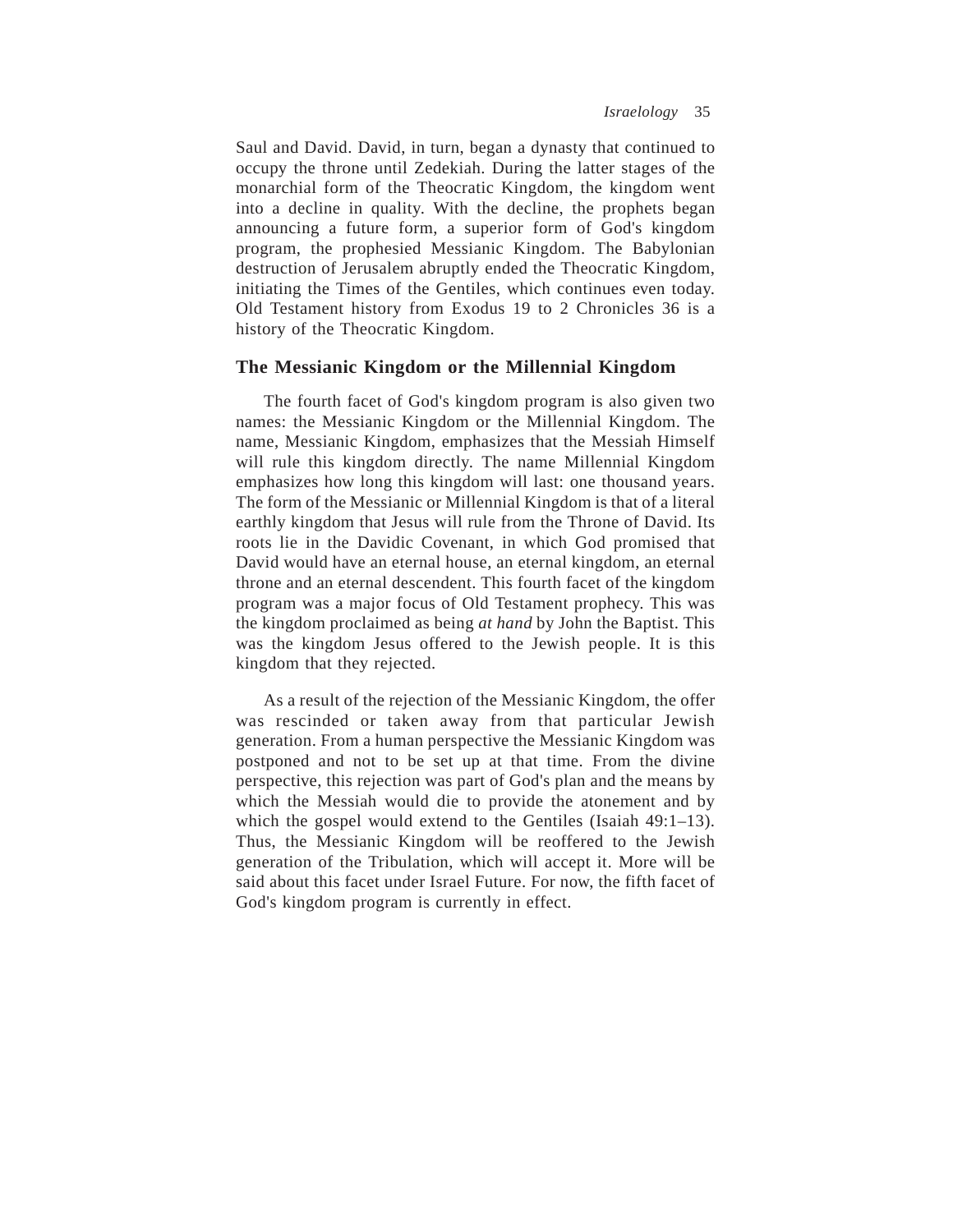#### **The Mystery Kingdom**

The name of the fifth facet of the kingdom program derives from Matthew 13 where, following the rejection of His Messiahship, Jesus introduced *the mysteries of the kingdom*, hence, the Mystery Kingdom. Paul defines what a divine mystery is in Ephesians 3:3–5, 9 and Colossians 1:26–27. A New Testament *mystery* is a divine truth that was not revealed in the Old Testament, but is revealed in the New. In Paul's words, in the Old Testament it was *not made known unto the sons of men* (Ephesians 3:5) because it *hath been hid in God* (Ephesians 3:9) and *hath been hid for ages and generations* (Colossians 1:26). In New Testament times, it *hath now been revealed unto his holy apostles and prophets* (Ephesians 3:5) in order *to make all men see what is . . . the mystery which for ages hath been hid in God* (Ephesians 3:9) and so it has now been *manifested to his saints* (Colossians 1:26).<sup>3</sup> The Mystery Kingdom is the one facet of the kingdom program that was not revealed in the Old Testament.

Because of the rejection of the Messiahship of Jesus, the fifth facet of the kingdom program, the Mystery Kingdom, was initiated, instead of the Messianic Kingdom. The parables of Matthew 13 describe the mystery facet of the kingdom program. The Mystery Kingdom covers the age between the two comings of the Messiah, between the first and second coming. More specifically, it begins with the rejection of the Messiahship of Jesus in Matthew 12–13 and continues until the acceptance of the Messiahship of Jesus by Israel just before the Second Coming. Perhaps the best single word to define the Mystery Kingdom is the term "Christendom." It describes conditions on this earth while the King is absent from the earth and is in heaven. These *mysteries of the kingdom* relate truths to the eternal purpose of God in relationship to His eternal kingdom program.

<sup>&</sup>lt;sup>3</sup> Unless otherwise noted, all Scripture citations are taken from the *American Standard Version* (*ASV*), 1901.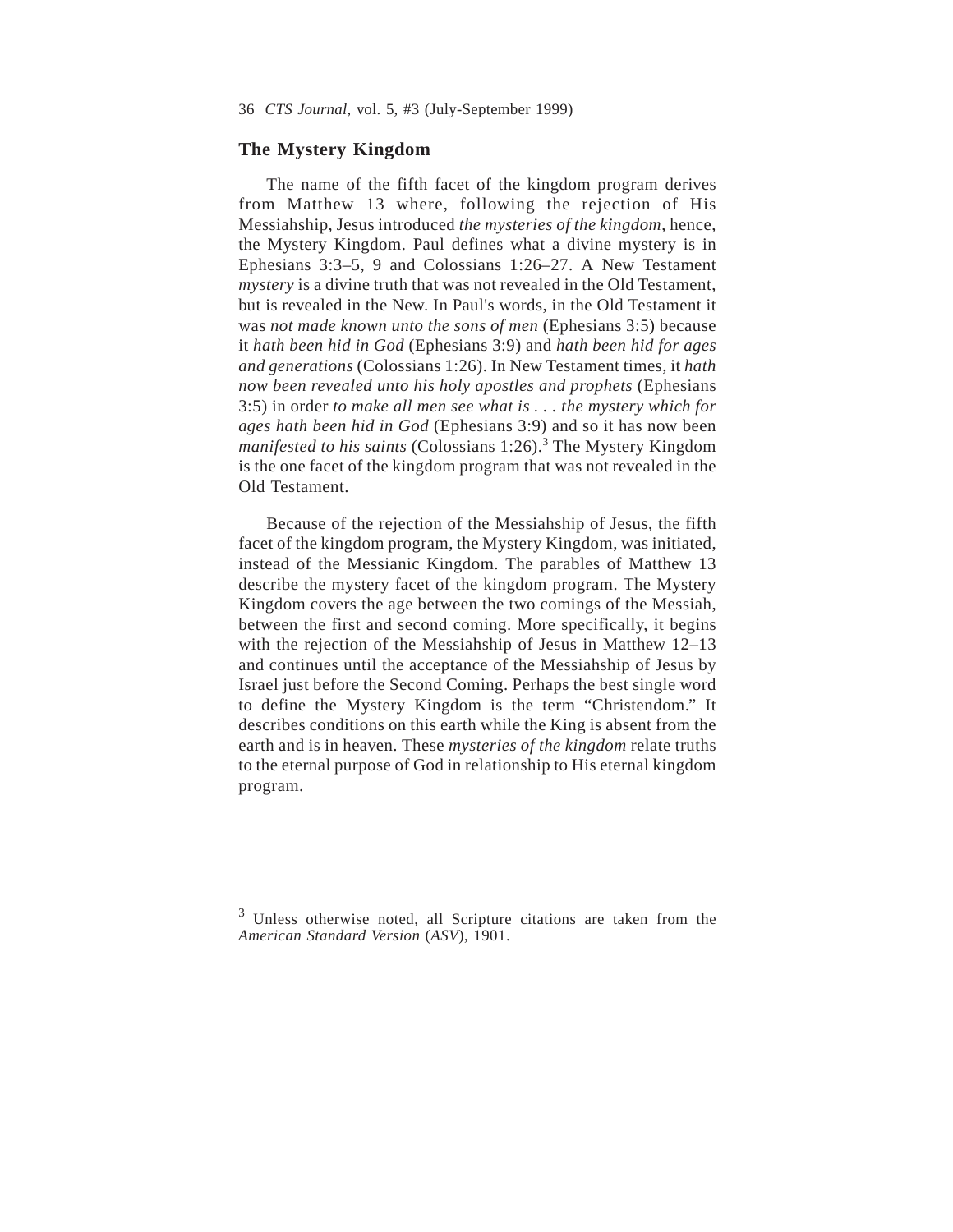The nine parables of Matthew 13:1–53 (including the parallel accounts in Mark 4:1–34 and Luke 8:4–18), describe the outworking of the Mystery Kingdom in the present age. The *first* parable (Matthew 13:3–9, 19–23), the **Parable of the Sower**, teaches that the sowing of the gospel seed will characterize the Mystery Kingdom Age. While receiving opposition from the world, the flesh, and the devil, the sowing of the seed will elicit different responses. Understanding the first parable is the key to understanding the subsequent parables (Mark 4:13): therefore, Jesus Himself details the interpretation.

The *second* parable (Mark 4:26–29), the **Parable of the Seed Growing of Itself**, teaches that the seed sown in the first parable will spring to life of its own accord; it will inexplicably regenerate and produce eternal life in the believer.

The *third* parable (Matthew 13:24–30, 36–43), the **Parable of the Tares**, teaches that a false counter-sowing will imitate the true sowing of the first parable. The wheat and tares will grow together, because of the two sowings. Only the judgment at the end of the Mystery Kingdom Age will separate the two, bringing the good into the Messianic Kingdom and excluding the bad. This is the same as the Judgment of the Sheep and Goats (Matthew 25:31–46).

The *fourth* parable (Matthew 13:31–32), the **Parable of the Mustard Seed**, teaches that the Mystery Kingdom will assume huge outer proportions: It will have an abnormal external growth until it becomes a monstrosity which in turn becomes a resting place for birds. According to the first parable, the Parable of the Sower, the *birds* represent agents of Satan. Within the umbrella of Christendom this negative element includes all types of groups, such as cults that use Christ's name, but deny His deity.

The *fifth* parable (Matthew 13:33), the **Parable of the Leaven**, teaches that the Mystery Kingdom will be marked by inward doctrinal corruption. Frequently, a *woman* symbolizes a false religious system resulting in spiritual fornication (Revelation 2:20; 17:1–18). Whenever the word leaven is used symbolically, it always represents sin (1 Corinthians 5:6–8) and frequently the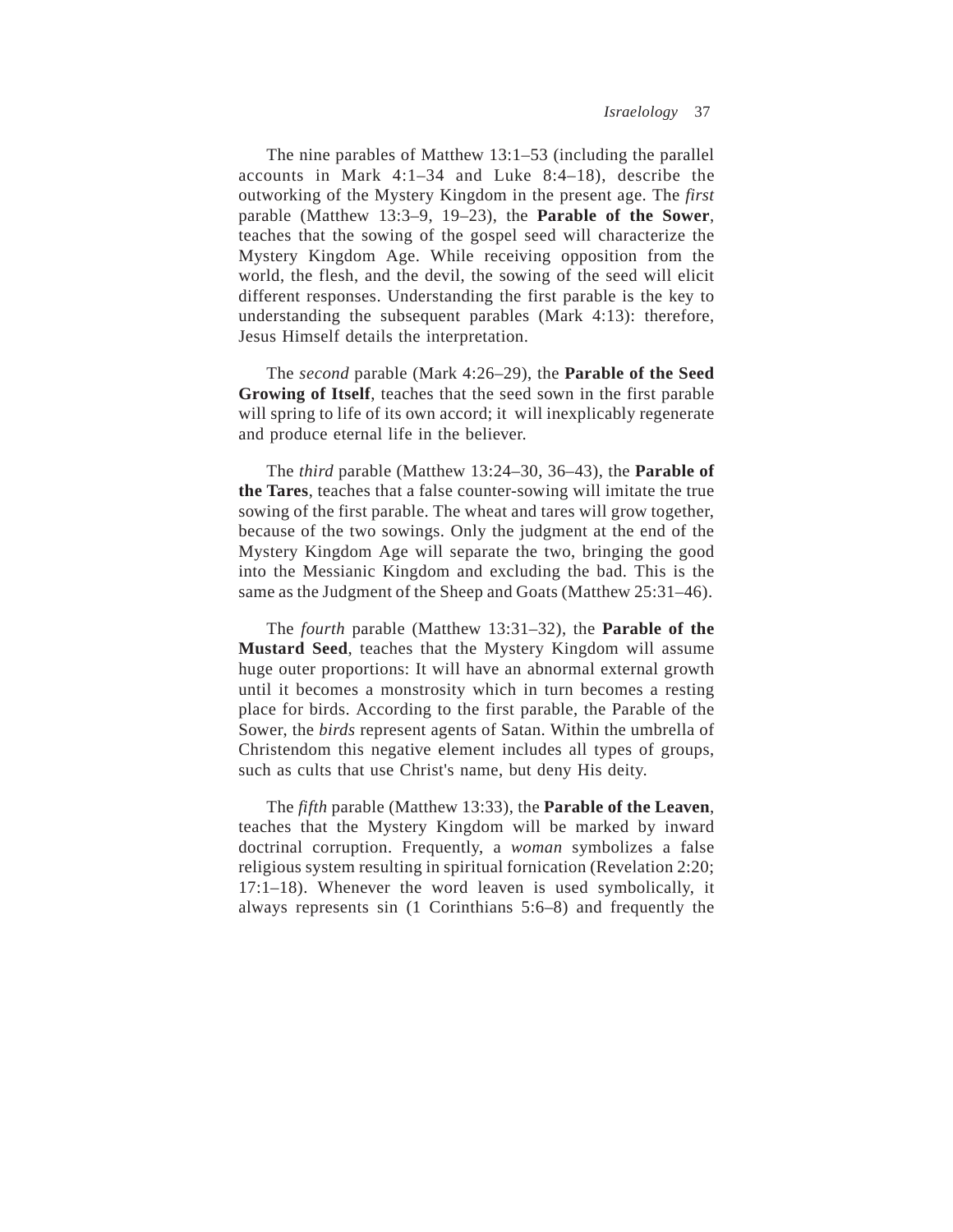specific sin of false doctrine (Matthew 16:6, 11–12). The three measures of meal, in which the leaven is hidden, point to the fact that Christendom develops into three main divisions: Roman Catholicism, Eastern Orthodoxy, and Protestantism. All three, to a greater or lesser degree, will have false doctrine.

The *sixth* parable (Matthew 12:44), the **Parable of the Treasure**, utilizes an Old Testament symbol, *treasure*, <sup>4</sup> to represent Israel. This parable teaches that in spite of the two previous problems, the Lord will gain a remnant from Israel and some Jews will come to saving faith during this time.

The *seventh* parable (Matthew 13:45–46), the **Parable of the Pearl of Great Price**, by implication, represents the Gentiles for two reasons. First, because the Mystery Kingdom includes both Jews and Gentiles, this parable is the logical corollary contrasting with the prior parable about Israel. Second, the pearl's origin is the sea, a common symbol of the Gentile world (Daniel 7:2–3; Revelation 17:1, 15). This parable means that many Gentiles will also come to saving faith.

The *eighth* parable (Matthew 13:47–50), the **Parable of the Net**, teaches that the Mystery Kingdom Age will end with the judgment of the Gentiles, as symbolized by *the sea*, with the righteous brought into the Messianic Kingdom while excluding the unrighteous. This judgment is detailed later in Matthew 25:31–46.

The *ninth* parable (Matthew 13:51–52), the **Parable of the Householder**, teaches that some aspects of the Mystery Kingdom resemble other facets of God's Kingdom Program, while other aspects are new and never found before.

The Mystery Kingdom must be kept distinct from the other facets. First, it is not the same as the Eternal Kingdom because the Mystery Kingdom is limited in time between the first and second coming or, more specifically, from the Jewish rejection of the

<sup>4</sup> Compare Exodus 19:5; Deuteronomy 14:2; and Psalm 135:4.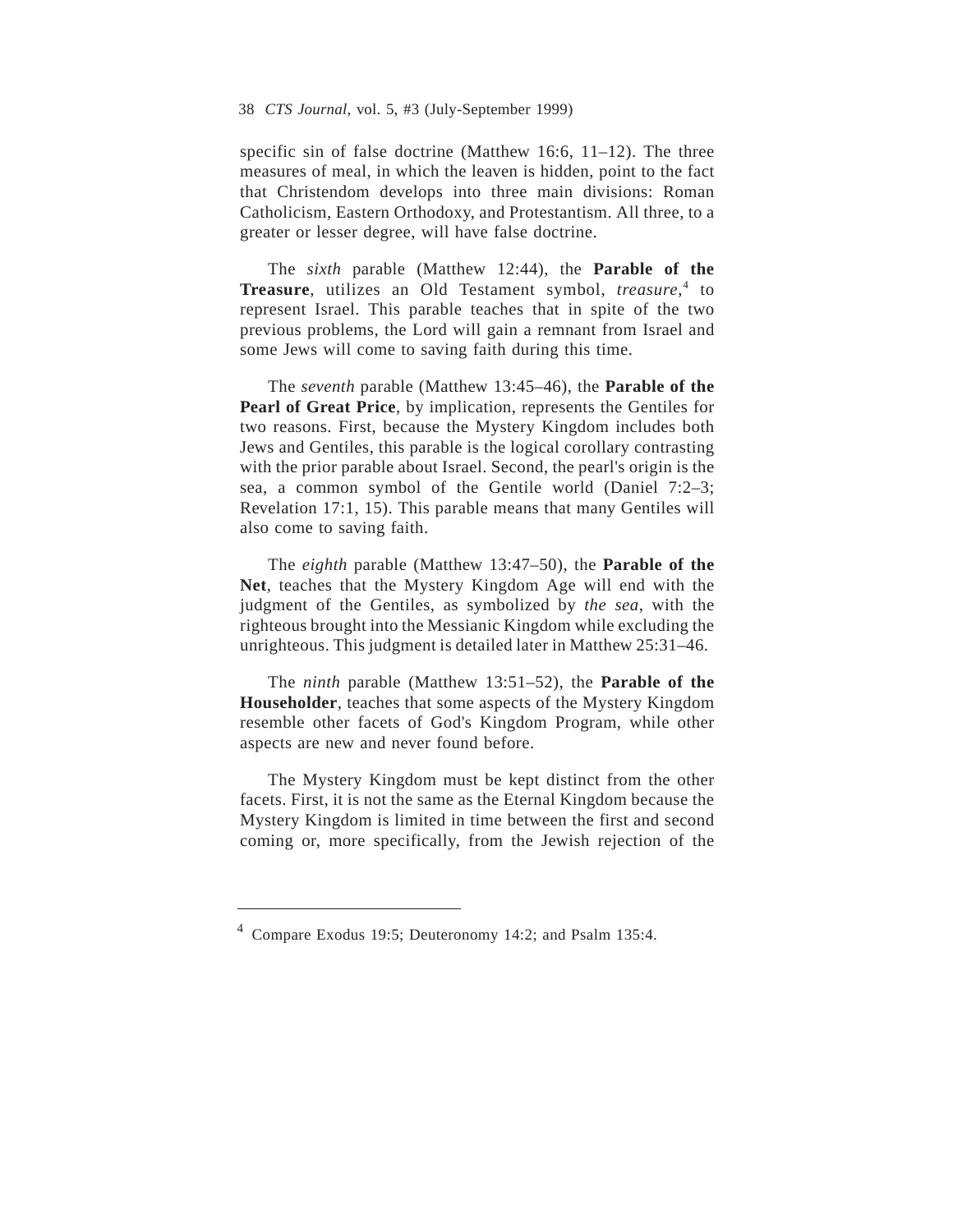Messiah until the Jewish acceptance of the Messiah. Second, it is not the same as the Theocratic Kingdom because it is not limited to one nation, the nation of Israel, but involves both Jews and Gentiles. Third, it is not the same as the Spiritual Kingdom because the Spiritual Kingdom comprises only believers, whereas the Mystery Kingdom includes both believers and unbelievers. Fourth, it is not the same as the Messianic Kingdom, because the Messianic Kingdom was not a mystery; it was the subject of much revelation in the pages of the Old Testament. Furthermore, the Messiah is not ruling this kingdom physically and visibly on earth. Fifth, the Mystery Kingdom is not the same as the Church. The Mystery Kingdom includes the Church within its scope, but it is much wider than the Church. Christendom is the best single term to describe the Mystery Kingdom. The Mystery Kingdom spans the time from the rejection of the King until the acceptance of the King in the closing days of the Great Tribulation. This Mystery Kingdom starts in Matthew 13. It does not end at Acts 2, or even at the Rapture, but at the end of the Tribulation.

# **The Rejection of the Messiahship of Jesus and its Results and Consequences**

Messiah's first coming is closely connected with God's kingdom program. Both John the Baptist (Matthew 3:1–2) and Jesus (Matthew 4:17) came proclaiming that *the kingdom of heaven is at hand*. That neither John, nor Jesus, nor the particular gospel writers recording these events, attempted to define the nature of this kingdom, indicates that they expected the audience to understand the meaning of that term. Well they might, since Jewish audiences had common knowledge of the Old Testament and understood the nature of the Messianic Kingdom. The common Jewish understanding of the kingdom in first century Israel was that of Messiah ruling a literal earthly kingdom centered in Jerusalem. The obvious origin of such a view was the literal understanding of the Old Testament prophets. If either John or Jesus meant something totally different, then why not explain such a distinction from the beginning? The very fact that they did not shows that the common Jewish understanding of the coming kingdom was a correct one.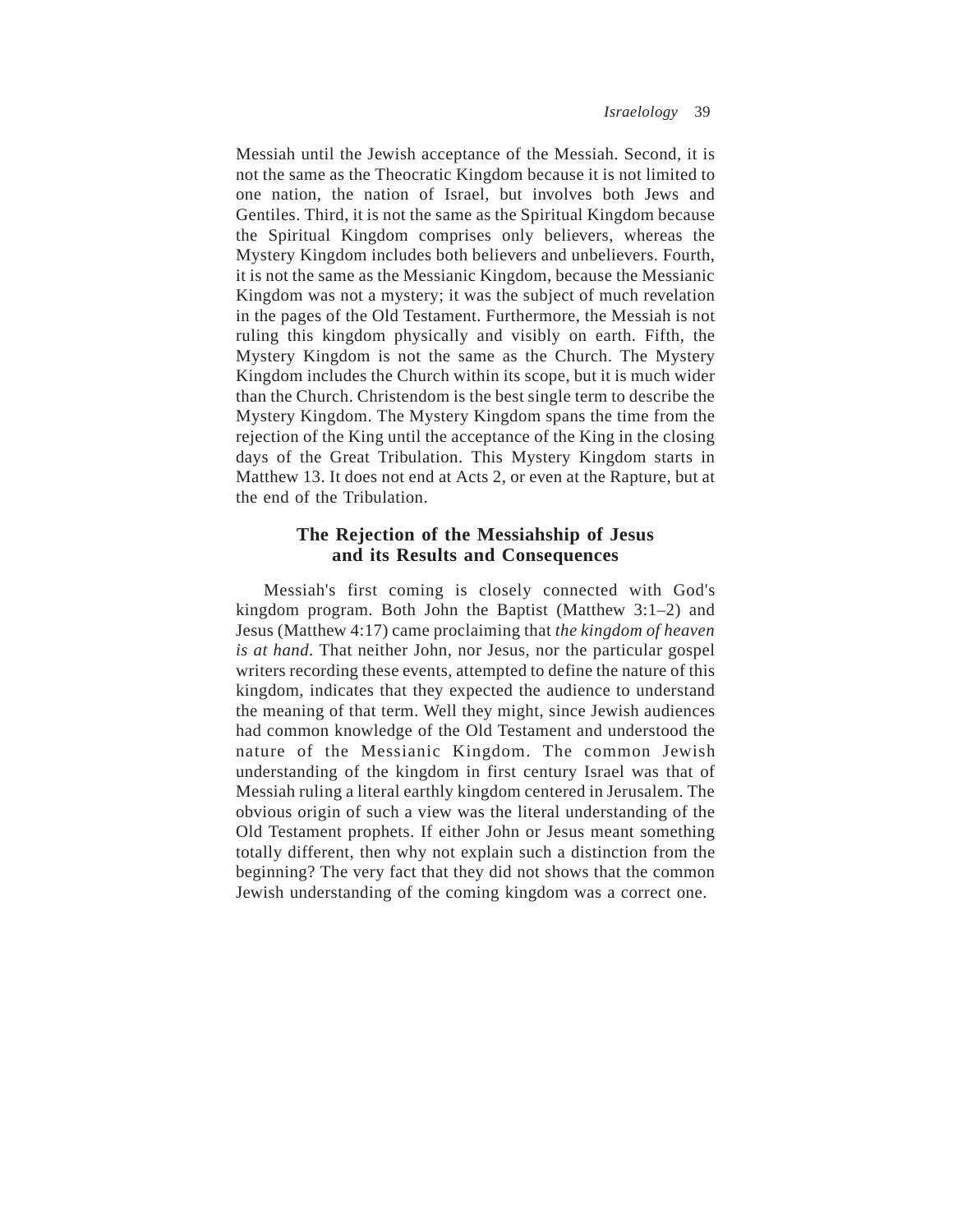## **Matthew 12:22–45**

In the layout of the Gospel of Matthew, Christ began His ministry in chapter four. From chapter four until chapter twelve, Jesus traveled throughout Israel proclaiming His Messiahship and preaching the gospel of the kingdom. During this period, the miracles He performed were to serve as signs to Israel authenticating His person (that He is the Messiah) and His message (the gospel of the kingdom). If they accepted Him, He would establish the prophesied Messianic Kingdom. These miracles were to serve as signs to the nation of Israel to lead them to a decision about Him. However, following the rejection of His Messiahship in Matthew 12:22–37, the purpose of His miracles and His whole ministry underwent a radical change.

Among the many miracles of Jesus, He cast out demons. In Matthew 12:22, Christ cast out a dumb demon, causing the people to ask, *Can Jesus really be the Messiah?* (v. 23). One of the key purposes of this miracle was for them to see that He indeed was the Son of David. However, the people were not willing to come to a conclusion by themselves, but were looking to their religious leaders, the Pharisees, to reach a verdict for them. The Pharisees only had two options: to accept His Messiahship or to reject Him. If they were to conclude that He was not the Messiah, the Pharisees would also need to explain how Jesus was able to perform His many unique miracles. In verse 24, the Pharisees made their choice. They refused to accept Jesus as the Messiah, because He did not fit the Pharisaic mold of what Messiah was supposed to say and do (Luke 7:30–35).

The Pharisees claimed that Jesus was able to perform His miracles because He was possessed, not by a common demon, but by the prince of demons, *Beelzebub*. This name combines two Hebrew words that mean "the lord of the flies." This then became the basis of the rejection of the Messiahship of Jesus: He was not the Messiah on the grounds of being demon possessed. In verses 25–29, Christ responded that this could not be true because it would mean a division in Satan's kingdom (vv. 25–26): First, they themselves long recognized that the Spirit gives the gift of exorcism, so this accusation is inconsistent with their own theology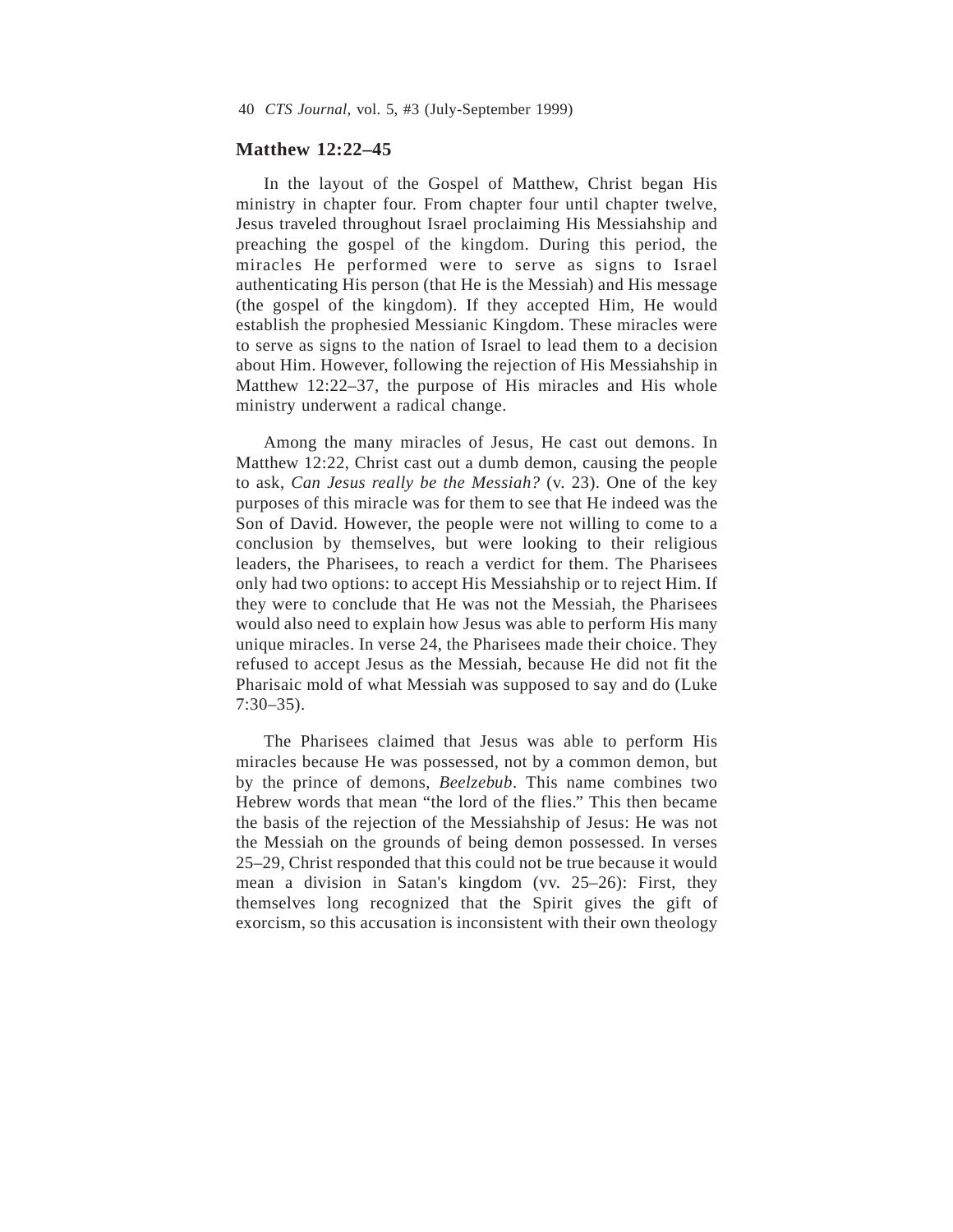(v. 27); second, this miracle actually authenticates the claims and message of Jesus (v. 28); and, finally, it shows that Jesus is stronger than Satan, not subservient to him (v. 29).

In verses 30–37, Jesus pronounces a judgment on the Jewish generation of that day. The judgment of A.D. 70 came because that generation had committed the unpardonable sin, the blasphemy of the Holy Spirit. The unpardonable sin was not an individual sin, but a national sin. That particular generation of Israel committed it in Jesus' day, so it cannot be applied to subsequent Jewish generations. The unpardonable sin's content and definition is that, while He was physically present, the nation of Israel rejected the Messiahship of Jesus, based on their charge that He was demon possessed. Judgment came in A.D. 70 with the destruction of Jerusalem, the Temple, and the worldwide dispersion of the Jewish people. It was a national sin committed by the generation of Jesus' day: For that generation the sin was unpardonable. From that day forth, the gospels place a special emphasis on *this generation*, for it was guilty of a very unique sin. At this point, Jesus rescinded His offer of the Messianic Kingdom. It would not be established in their day because of the unpardonable nature of that sin.

The unpardonable sin had four ramifications. First, this is a national sin and not an individual one. Even for individual members of that generation, it was possible to escape the judgment for the unpardonable sin by repenting.<sup>5</sup> No individual could commit this sin today for two reasons: (a) it was never an individual sin; and (b) all sins are forgivable to that individual who comes to God through Jesus the Messiah. But for the nation as a nation, it was unpardonable.

Second, it was a sin limited to the generation to whom Messiah came. From that day forth, the gospels placed special emphasis on the guilt of *this generation*.

<sup>5</sup> *Editor's note:* Acts 2:38 connects individual deliverance with repentance. Peter urged believers [those already persuaded regarding Christ (2:37)] to repent. Whereas, verse 37 resolved their eternal destiny; verse 38 solved their individual relation to the national judgment, which was certain.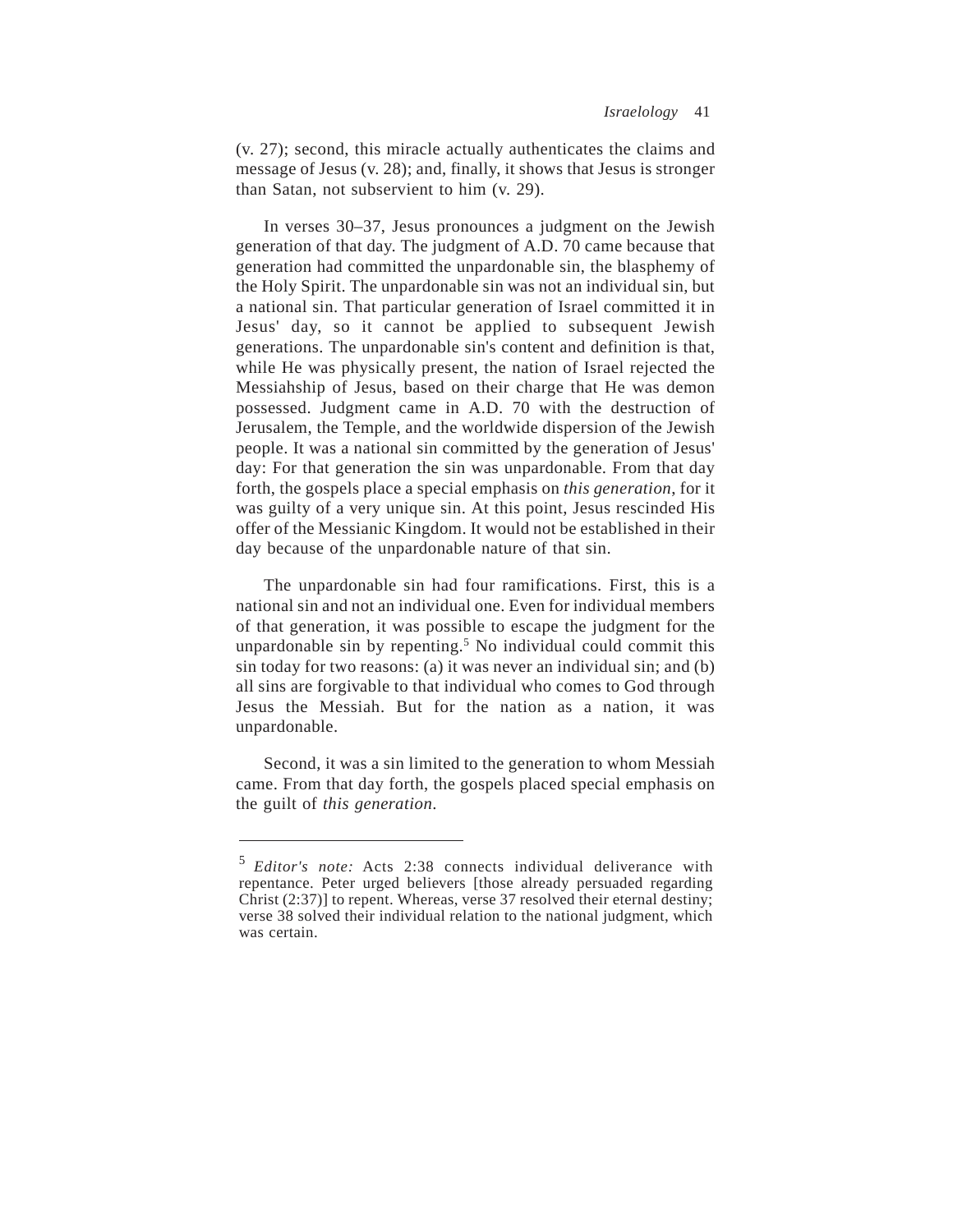Third, this is not a sin that any nation can commit today, because the Messiah is not now physically and visibly present with any nation, offering Himself as that nation's Messiah. This was unique to His relationship to Israel and to no other.

Fourth, that generation's commitment of the unpardonable sin meant two things for that generation: (a) The offer of the kingdom was rescinded, meaning that they lost the opportunity to see the kingdom established in their day. Instead, it will be reoffered to a later Jewish generation that will accept it, the Jewish generation of the Great Tribulation detailed in Matthew 24–25. (b) It meant that the generation which saw Jesus was under a special divine judgment, the physical destruction of Jerusalem and the temple (fulfilled in A.D. 70).

Although the Pharisees tried to retake the offensive by demanding yet another sign (v. 38), Jesus announced His new policy regarding miracles (39–40). From now on there would be no more signs for the nation except one. While Jesus continued to perform miracles after this event, the purpose of His miracles changed. No longer were they for the purpose of authenticating His person and His message to the nation to cause the nation to come to a decision. That decision had now been irrevocably made. Rather, His miracles would be for the purpose of training the twelve disciples for the new type of ministry they will need to conduct as a result of the rejection of His Messiahship. The apostles performed this ministry in the Book of Acts. For the nation there would be no sign but one: the sign of Jonah, which is the sign of resurrection. It is a sign that would come to Israel on three occasions: (1) at the resurrection of Lazarus; (2) at Jesus' own resurrection; and (3) at the resurrection of the Two Witnesses in the Tribulation. The first two were rejected, but the third will be accepted.

In Matthew 12:41–45 Jesus concluded with more words of judgment for that generation. Note the repeated phrase, *this generation*:

*The men of Nineveh shall stand up in the judgment with this generation, and shall condemn it: . . . The queen of the south shall rise up in the judgment with this generation ...*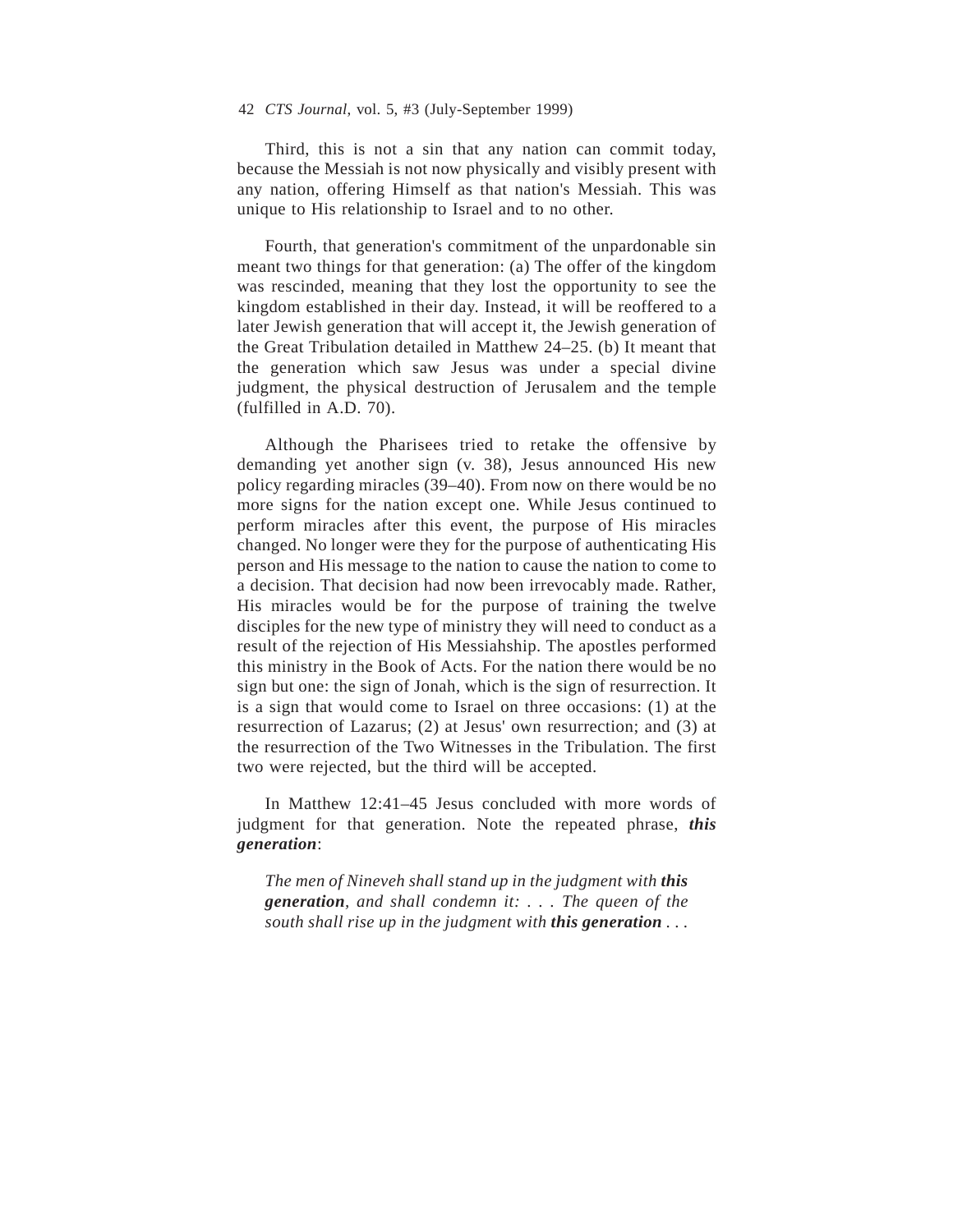## *Even so shall it be also unto this evil generation* [Emphasis added].

In verse 41, He compared them with Nineveh and explained why Nineveh will stand in judgment of that generation. The same is true with the Queen of Sheba (v. 42). The people in both of these verses were Gentiles. With much less revelation than Israel had, they responded, even without miracles, but that generation did not. In verses 43–45 the words of judgment conclude with a story about a demon to illustrate what the final outcome of that generation would be.

Jesus related the account of a demon who left on his own volition a man whom he had possessed. When he was unable to find a new body to indwell and control, he returned to his original abode. Although he found it swept and garnished, he also found it still empty. The individual never took the opportunity to fill his life with the Holy Spirit; nor had another demon entered him. The demon reentered the man he originally possessed and then invited seven other demons to join him. The outcome was that the last state of that man had become worse than the first. Originally, only one demon possessed him. After the demon left, he had the opportunity to fill his life with the Spirit of God, but failed to do so. The last state of that man was worse, because now eight demons possessed him.

The point of this story is often missed. Christ closed the story with the point that what was true of the man was also true of that particular evil generation. When that generation began, it began with the preaching of John the Baptist. John's ministry was essentially a clean-up ministry, for he was to prepare the people for the reception of the Messiah. By means of the preaching of John, that generation was swept and garnished. When the Messiah had come, they rejected Him as possessed by Beelzebub. That swept and garnished generation, now remained empty. Truly, the last state of that generation was worse than the first.

When that generation began, it was under Roman domination and needed to pay annual tribute to Rome. Nevertheless, it was a national entity, possessing a form of government in the Sanhedrin.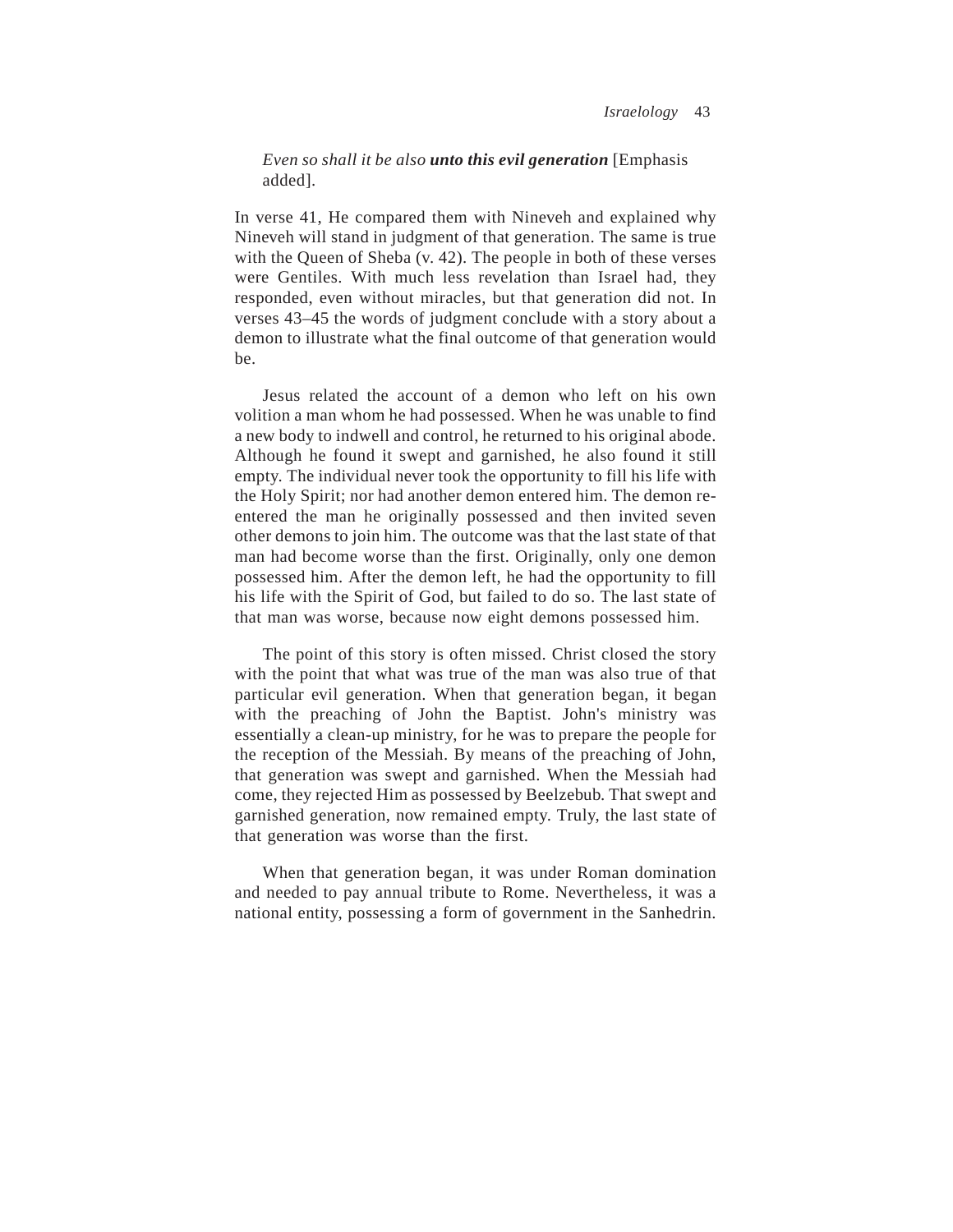Jerusalem stood in all its Herodian glory, as the religious worship system in the Temple remained intact. Later, as a result of their rejection and the A.D. 70 judgment, the national entity of Israel ceased to exist. In place of bondage, the Roman armies dispersed them. The Temple, the center of Judaism, was completely destroyed, so that not one stone stood upon another. Eventually the Jews were dispersed all over the world. Indeed, the last state of that generation became worse than the first. They went from bondage to worldwide dispersion.

Even after the events of Matthew 12, the Pharisees approached Christ demanding a sign to authenticate His person and His message (Matthew 16:1–4). But again Christ refused to give them any more signs and promised them only *the sign of Jonah*, which is the sign of resurrection.

## **Luke 19:41–44**

Luke 19:41–44 sheds further light on the nature of the unpardonable sin in rejecting the Messiahship of Jesus. This passage is in the context of the triumphal entry of Jesus into Jerusalem. Thousands of Jews cried, *Hosanna, blessed is He that cometh in the name of the Lord*, which had clear messianic overtones, based upon the messianic context of Psalm 118:26. The Jewish masses proclaimed His Messiahship as He approached Jerusalem. However, the Jewish leaders had already committed the unpardonable sin. Judgment had already been set upon that generation. Since the sin was unforgivable, there was no way of alleviating that judgment. In spite of the masses proclaiming Him to be the Messiah, Jesus pronounced words of judgment upon the city of Jerusalem. Forty years later, the prophecy was literally fulfilled.

#### **Matthew 23:1–36**

Another passage of Scripture dealing with the judgment of that generation is Matthew 23:1–36. In this chapter, Jesus closed His public ministry. The entire chapter is devoted to a denunciation and condemnation of the Scribes and Pharisees, the leadership of Israel in that day. Jesus pronounced a total of seven woes against them for various sins. These woes form a circle, since the first and seventh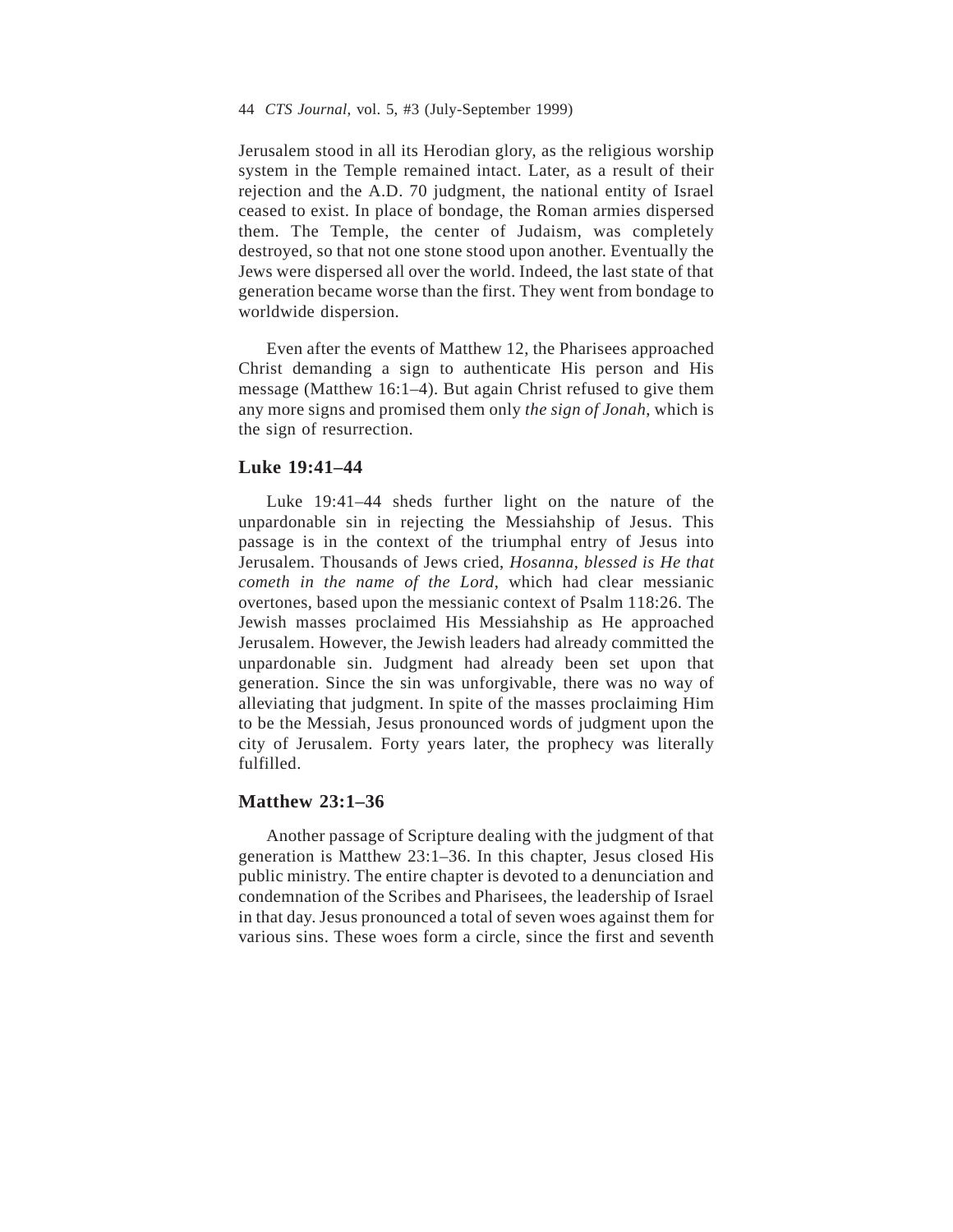woes deal with the same sin. In the first woe the Pharisees are held accountable not only for their rejection of the Messiahship of Jesus, but also for leading the nation to the same rejection as well (verse 13). This is an important factor to note for the later understanding of what the basis of the Second Coming will be.

The seventh woe is in verses 29–36. These verses emphasize the severity of the judgment on that generation. The judgment is primarily upon the leaders, but also upon the nation whom the leaders led in the rejection of His Messiahship. When Jesus said *from the blood of Abel . . . to the blood of Zechariah* . . ., He stated that they were not only to be held accountable for the rejection of His Messiahship, but also to be held accountable for the blood of all the prophets of the Old Testament. This is something unique for that generation, as declared in verse 36: *Verily I say unto you, all these things shall come upon this generation*. It is the judgment for the unpardonable sin.

The point is this: The Jewish leadership rejected the Messiahship of Jesus and they also led the nation to the rejection of that Messiahship. These facts will have ramifications for Israel Future in relation to Christ's Second Coming.

### **Consequences of the Rejection**

When the nation rejected Jesus, the offer of the Messianic Kingdom was rescinded and the Mystery Kingdom replaced it. Due to the nature of the unpardonable sin, the ministry of Jesus changed radically in four areas, after Matthew 12's rejection. The first change involved the purpose of His miracles. Following the rejection, they no longer served as signs of His Messiahship to Israel, but were for the purpose of training the apostles for their ministry in the Book of Acts (Matthew 16:1–4).

The second change concerned the people for whom He performed these miracles. Prior to Matthew 12, Jesus performed miracles for the benefit of the masses without requiring them to have faith first. Afterwards, he performed miracles only in response to the needs of individuals and began requiring them to have faith first. Furthermore, before Matthew 12, those He healed were free to proclaim what He had done for them, but after Matthew 12, Jesus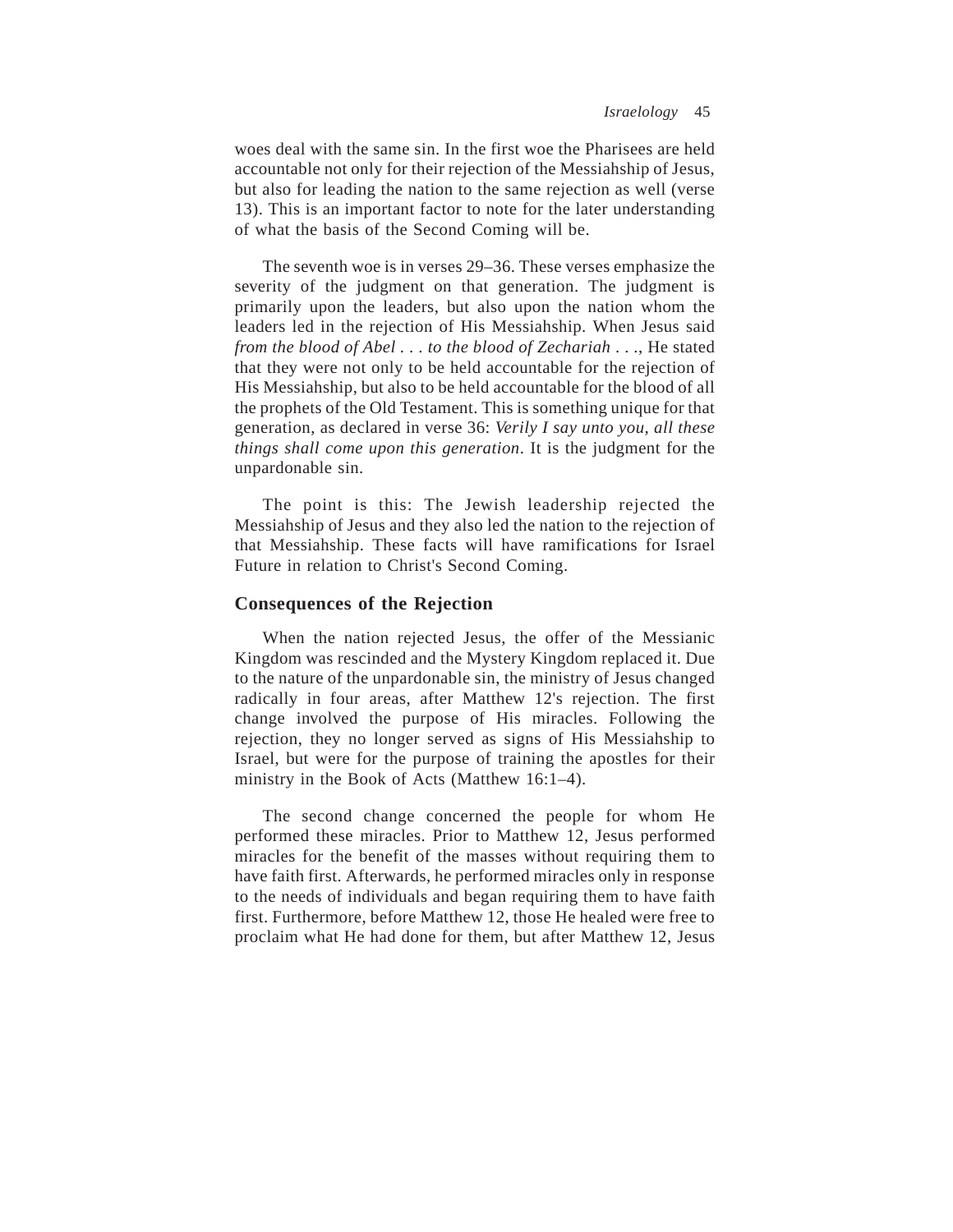initiated a policy of silence and forbade those He healed to tell anyone about it (Mark 7:36; Luke 8:56; *et al*.).

The third change involved the message that Jesus and the apostles would now proclaim. Until Matthew 12 both He and they went throughout the land of Israel proclaiming Jesus to be the Messiah. In Matthew 10 the apostles were sent out two-by-two to do just that. After Matthew 12, He also instituted the new policy of silence, forbidding the apostles to tell anyone that Jesus was the Messiah. In Matthew 16, after Peter made his famous confession, *Thou art the Christ* (Messiah) *the Son of the living God*, Jesus ordered him to tell no one that He was the Messiah (Matthew 16:20). The policy of silence (Matthew 17:9) continued until the Great Commission rescinded it (Matthew 28:18–20).

The fourth change concerned His teaching method. Until Matthew 12, whenever Jesus taught the masses, He used terms that they could and did understand. For example, at the conclusion of the Sermon on the Mount (Matthew 5–7), the people not only understood Jesus, but also knew where He differed from the Scribes and the Pharisees. In Matthew 13, Jesus began a new teaching method, the parabolic method, in order to hide the truth from the masses. The very act of teaching in parables was a sign of judgment against them.

The first series of parables Jesus taught was on the Mystery Kingdom (the facet of God's kingdom program whose inauguration resulted from the rejection of the Messiahship of Jesus and Jesus rescinding His offer of the Messianic Kingdom). To clearly comprehend what is happening in Matthew 13, one must understand the relationship between Matthew 12 and 13. Matthew 12 records the national rejection of the Messiahship of Jesus. The leadership of Israel officially rejected Jesus. By so doing, the nation became guilty of the unpardonable sin. From that day forth that particular generation came under the judgment of A.D. 70, when Jerusalem and the Temple were destroyed. On that same day, as a result of their rejection of Him as Messiah, Jesus taught a series of parables. Matthew 13:10–18 states the purpose of these parables. Verse 10 records: *And the disciples came, and said unto him, Why speakest thou unto them in parables?*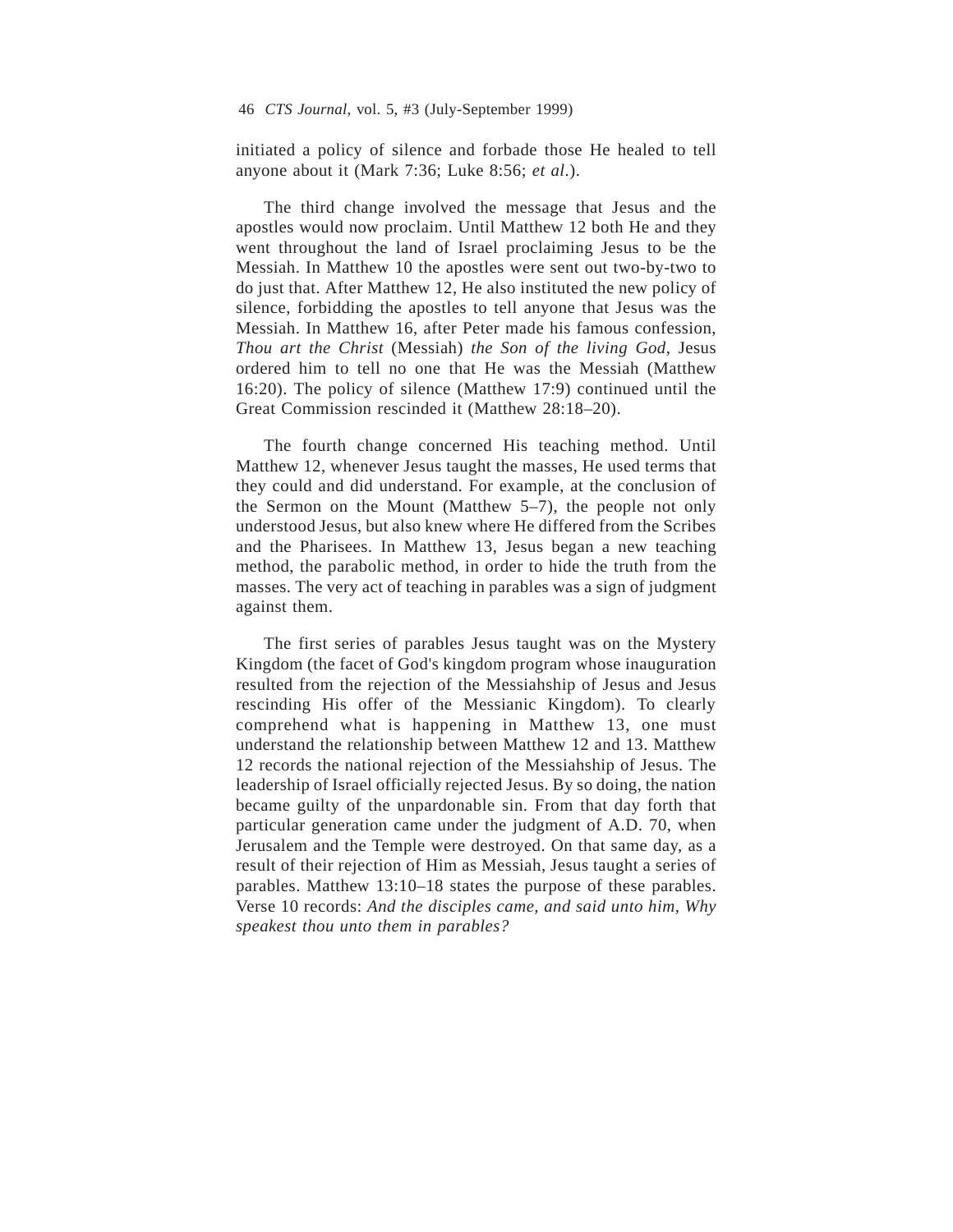This question clearly indicates that His parabolic method of teaching began here. In verses 11–14 Jesus gave three reasons for this new method of teaching. First, for his disciples, the parabolic method of teaching would illustrate the truth. The second purpose, however, was to hide the truth from the masses. By rejecting His Messiahship, the nation had rejected the light they had. Thus, no more light would be given. Instead of teaching them clearly and distinctly in terms they could and did understand, from this point He taught them only in terms of parables so they could not and would not understand. Third, parabolic teaching fulfilled the prophecy which Jesus quoted from Isaiah 6:9–10, that the Messiah would speak to the Jewish people in such a way that they would not be able to understand.

Later, Matthew 13:34–35 states:

*All these things spake Jesus in parables unto the multitudes; and without a parable spake he nothing unto them: that it might be fulfilled which was spoken through the prophet, saying, I will open my mouth in parables; I will utter things hidden from the foundation of the world.*

These verses re-emphasize that Jesus spoke to the multitudes only in parables and that without a parable He said nothing to them. This was not true before the rejection of Matthew 12, but it is very true after the rejection. Matthew 13:34–35 restates the second purpose of His parabolic method of teaching, to hide the truth from the masses. In verse 35 He pointed out again that parables fulfilled prophecy by quoting Psalm 78:2, reiterating the third purpose of the parabolic method of teaching, the fulfillment of Old Testament prophecy. Once again, His fulfillment of Old Testament prophecy proved the very Messiahship they had rejected.

### **The Unconditional Covenants**

Before discussing the present outworking of the unconditional covenants, a point of observation is in order: Although a covenant may be made at a specific point of time, it does not mean that all of its provisions go immediately into effect. Some do, but some may not for centuries. The Abrahamic Covenant is a good illustration.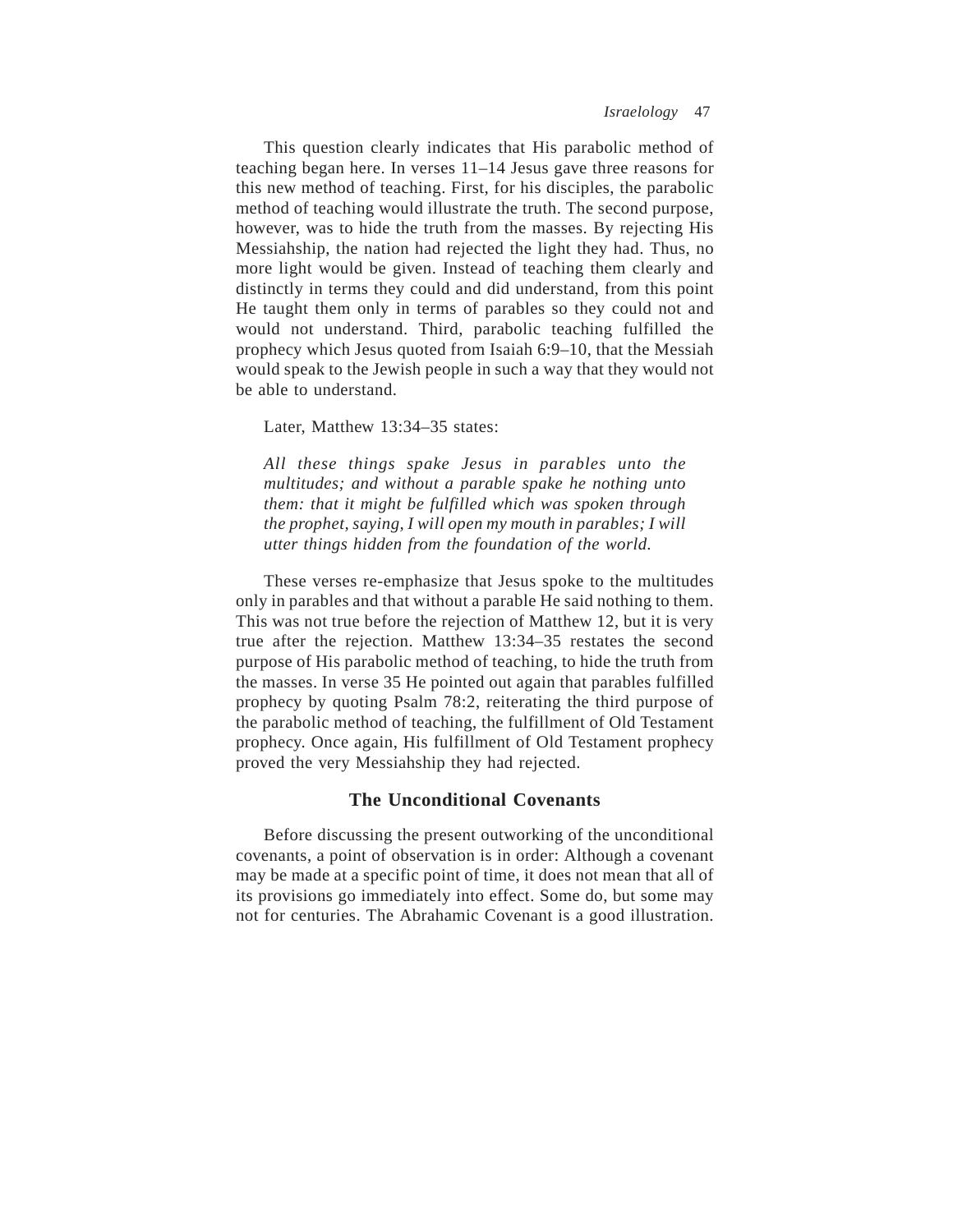Some of God's promises did go into effect immediately, such as providing for Abraham's physical needs in the land and his change of name. Others were fulfilled only later. For example, Abraham was promised a son through Sarah, but had to wait twenty-five years before that promise was fulfilled. Other provisions were fulfilled only later in Jewish history, such as the deliverance from Egypt that was also part of the covenant. Other provisions are still future never having been fulfilled, such as Abraham's ownership of the land and Israel's settlement in all of the Promised Land. It should come as no surprise that not all of the provisions of the unconditional Jewish covenants are presently being fulfilled to, in, or by Israel today. Current fulfillment is neither necessary for the covenants to still be in force, nor a valid reason to teach that the Church has taken over these covenants, or that they are now being fulfilled to, in, or by the Church. Finally, a strong correlation exists between God's Kingdom Program and the unconditional covenants, "for God's kingdom program was the outworking of His eternal and unconditional covenants."6

## **The Abrahamic Covenant**

Among its provisions the Abrahamic Covenant promised a seed, land, and blessings. The seed was to develop into a nation, and so it did at the foot of Mount Sinai. Today, Israel is a scattered nation but still a nation. Just as Israel remained distinct in Egypt, the Jewish people have remained distinct throughout the Church Age. No other nation that lost its national homeland and suffered dispersion for centuries has survived as a distinct entity. On the contrary, when Gentile nations were scattered, they intermarried and disappeared into a melting pot. Not so the Jews, whose distinctive history is easily traceable throughout the years of Jewish history. The fact that Jews have continued to survive as a people in spite of so many attempts to destroy them demonstrates that this covenant has continued to operate.

<sup>6</sup> J. Dwight Pentecost, *Thy Kingdom Come* (Wheaton, IL: Victor, 1990),

<sup>9.</sup> The book offers an in-depth treatment of this correlation.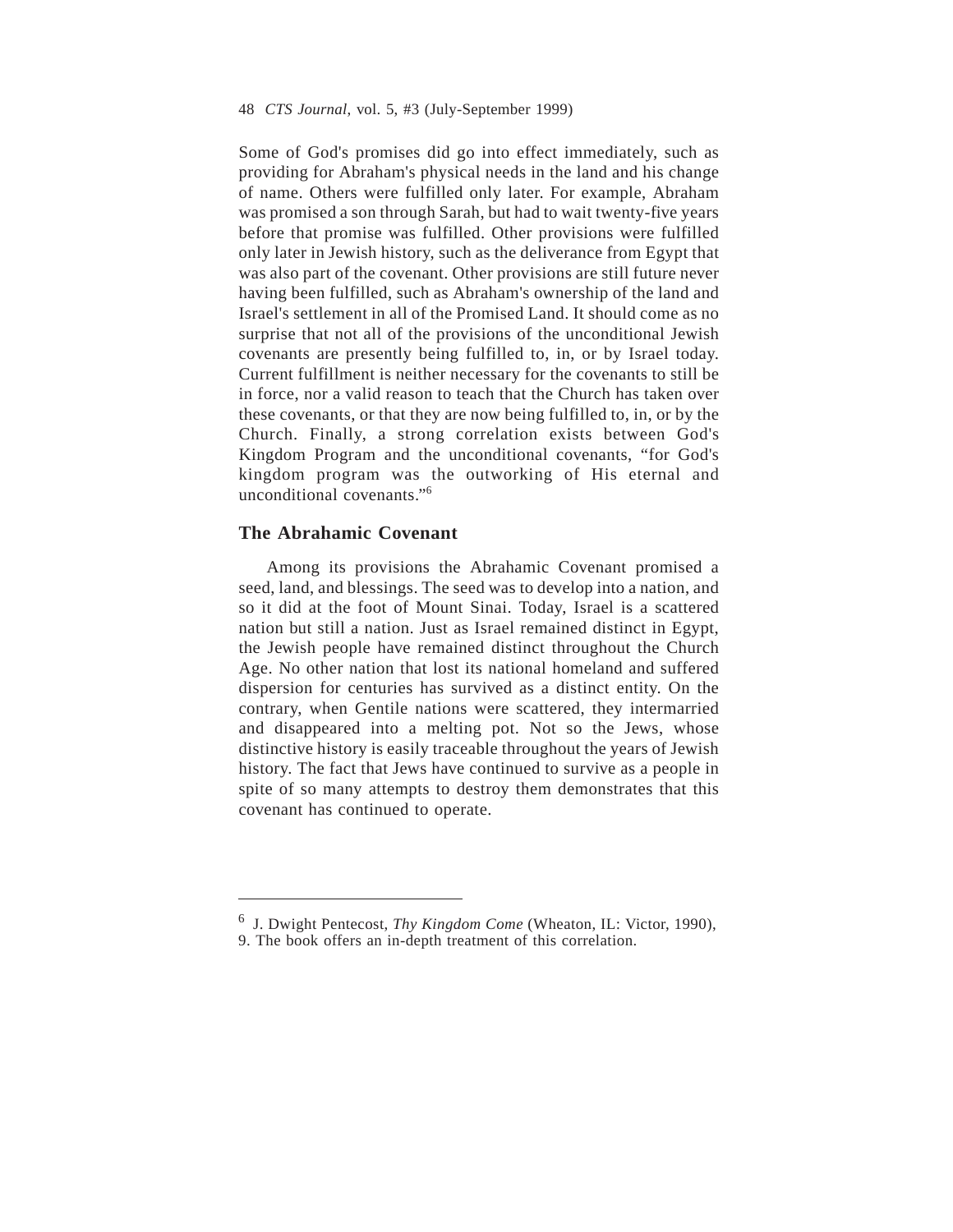As for the land, there has been no real independent government in the land (within the confines of the Church Age) since A.D. 70. The land has been overrun many times and ruled by many people, but always ruled from somewhere else. Romans, Byzantines, Arabs, Turks, and Britons have controlled it. Even under Arab control, no independent Arab government was ever set up; it was ruled from somewhere else: Baghdad, Cairo, Damascus, Amman, etc. Since A.D. 70, the first time an independent government was set up in the land was in 1948 with the State of Israel. Thus, the history of the land also shows that the Abrahamic Covenant continues to be fulfilled with the people of Israel.

As for the blessings, history demonstrates that Gentiles who blessed the Jews were blessed, just as those who cursed them were cursed. Furthermore, the spiritual blessings have now been extended to the Gentiles, as will be shown later in this section.

The seal of the Abrahamic Covenant was circumcision and this is still mandatory upon all Jewish males, both believers and unbelievers. However, does not the Book of Galatians argue against the practice of circumcision? Yes and no! Requiring circumcision for Gentiles, circumcision on the basis of the Mosaic Law, and circumcision for justification or sanctification are all wrong. Galatians condemns circumcision as a means for justification. Jewish believers who circumcise on the basis of the Law of Moses are also wrong, since the law ended with Christ. On the other hand, this same book clearly states that the Abrahamic Covenant is still very much in effect with all its features, which includes circumcision (Galatians 3:15–18).

Circumcision on the basis of the Abrahamic Covenant is right and proper; it is still very much in effect for Jewish believers. Paul, who taught the Gentiles not to circumcise, did not do so with Jews; this is clear from Acts 21:17–26 and from Acts 16:1–3, when he had Timothy circumcised. It was not circumcision per se that was ruled out, but rather circumcision on the basis of the Mosaic Law. Since Jewish believers still fall under the physical and spiritual provisions of the Abrahamic Covenant, they also fall under the rule of circumcision as a sign and seal of this same covenant. Some Dispensationalists have denied circumcision's continuity, despite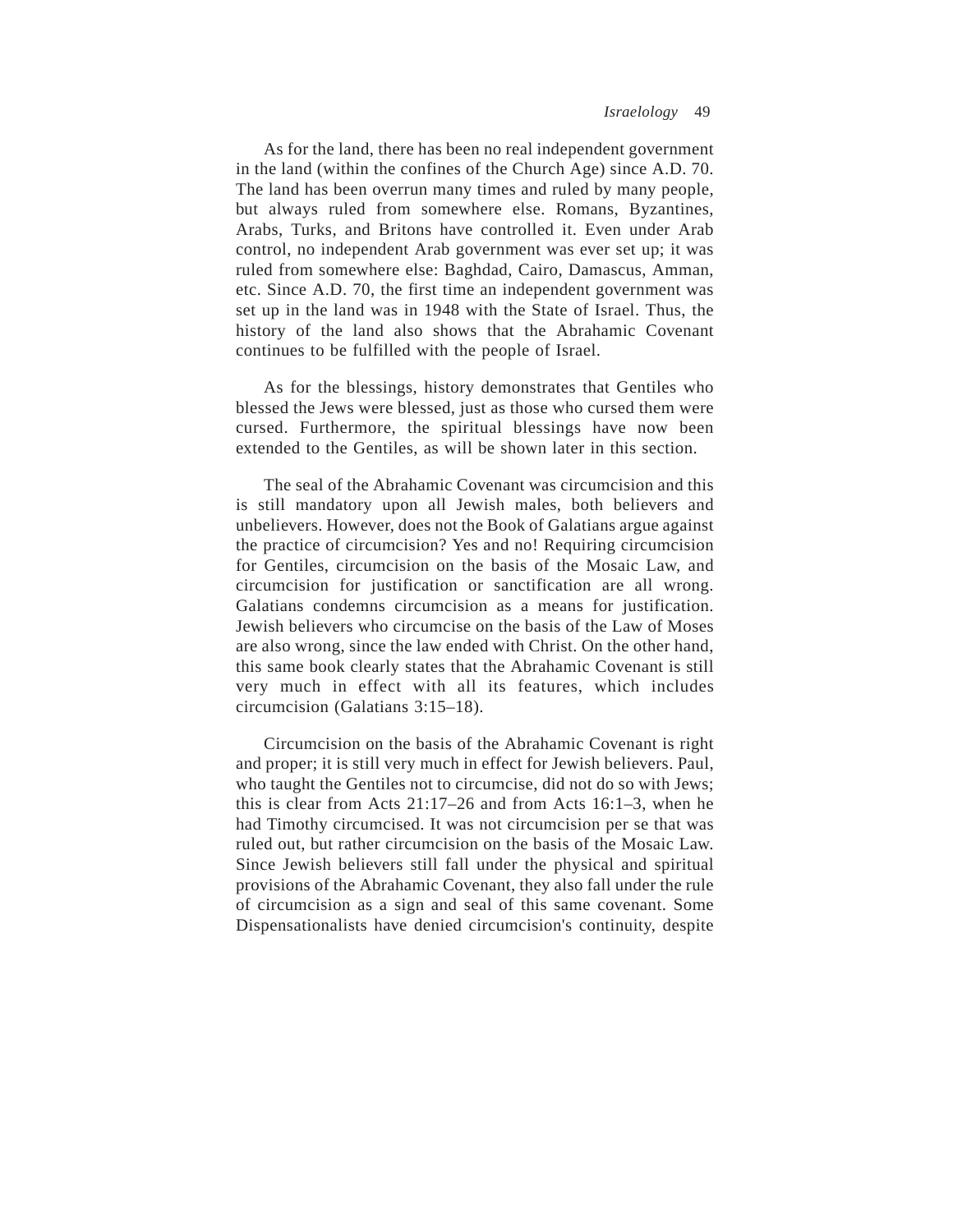correctly insisting on the Abrahamic Covenant's continuity. The failure to distinguish circumcision under the Abrahamic Covenant and circumcision under the Law of Moses has produced needless confusion. A careful distinction between the two will make Dispensationalists more consistent regarding the Abrahamic Covenant.

#### **The Land Covenant**

The Land Covenant promised a final worldwide regathering following a worldwide dispersion. While the final regathering is still future, the worldwide scattering is a present fact since A.D. 70. Furthermore, this covenant promised that the Jews would suffer persecution in the dispersion and that the land would become desolate over the centuries. The fact that all these promises have and are being fulfilled shows that this covenant is still in effect.

A key point of the Land Covenant was to teach that while Israel's enjoyment of the land was based on obedience, her ownership or title deed to the land was not. The failure of all other occupiers of the land to set up an independent government demonstrates that this covenant continues to operate.

Using passages like Joshua 11:23 as evidence, many Covenant Theologians insist that God's promises to Israel concerning the land have already been fulfilled. However, this verse, like all verses of Scripture, must be kept in context and viewed within the Book of Joshua as a whole. Keeping in mind that originally the Book of Joshua did not have chapter divisions, the verse simply states a fact which is then followed by exceptions to the fact. Joshua 11:23 is followed immediately by chapter 12, which lists the Canaanite kings killed by Israel. Joshua 13:1–6 indicates that a large extent of territory did not fall into the hands of the Israelites, constituting a sizable exception to Joshua 11:23. Little of this territory fell into Jewish hands in the immediate future following Joshua. The Jebusites retained Jerusalem (Joshua 15:63) until David (2 Samuel 5:6–9) and the Canaanites held the city of Gezer (Joshua 16:10) until Solomon (1 Kings 9:16).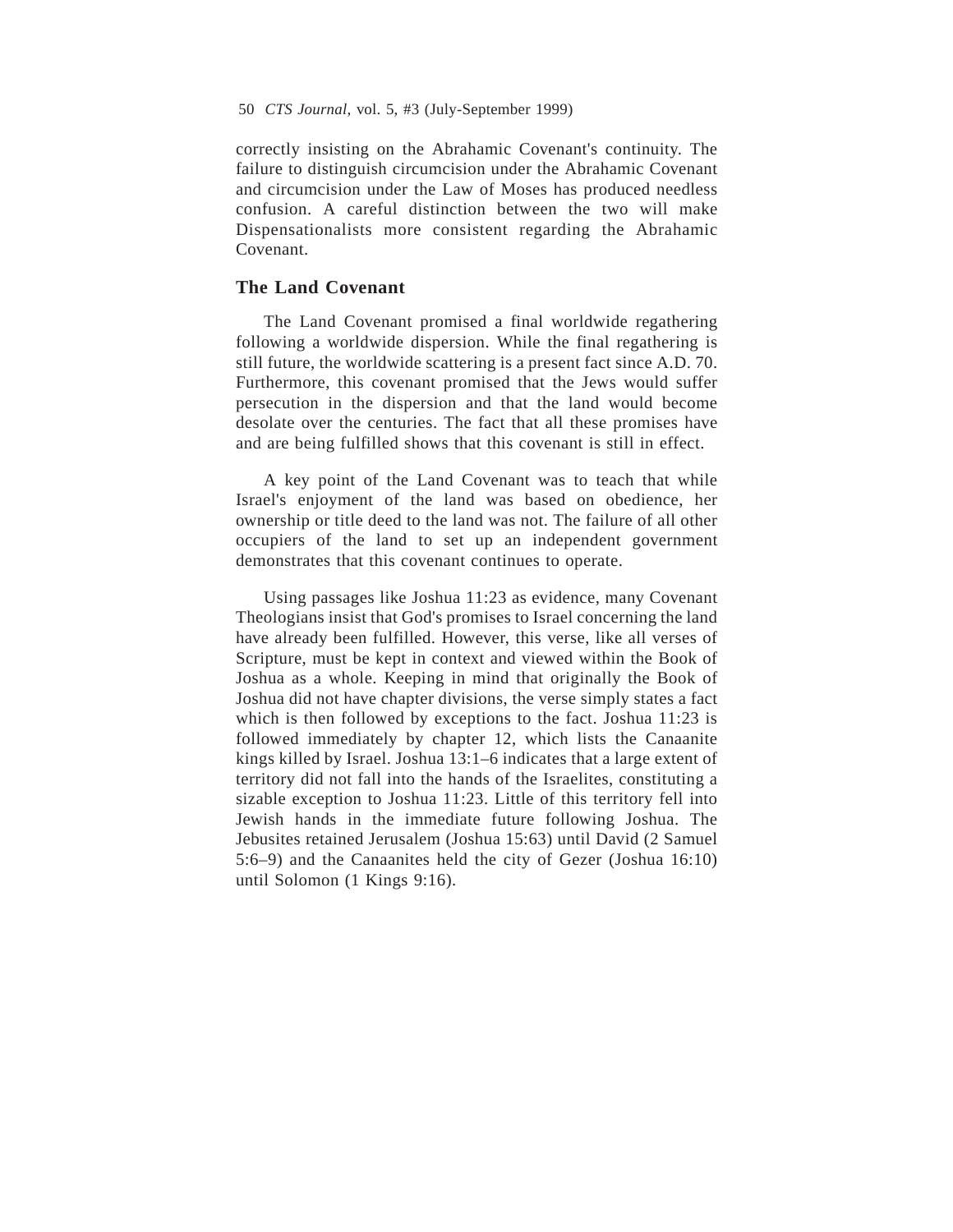The Tribe of Dan needed to move, because they could not take their territory from the Philistines. Although David and Solomon extended Jewish control close to the borders of the Promised Land, Phoenicia (Lebanon) retained its independence. Even if they had taken Phoenicia, it would not have fulfilled the covenant promises, because during the rule of David and Solomon most non-Jewish territory merely paid tribute while under military control (1 Kings  $4:21$ ).<sup>7</sup> Fulfillment of the land covenant guarantees actual possession and settlement in the land, not mere military control and tribute. This did not happen under Joshua as the context of verse 11:23 clearly shows. Recording events occurring after Joshua's death (Judges 1:1), various tribes failed to take the land allotted to them (Judges 1).<sup>8</sup> Neither in Old Testament history, nor in postbiblical Jewish history has Israel possessed, inhabited, and settled the entire Promised Land. However, the Land Covenant guarantees that some day it will.

# **The Davidic Covenant**

This covenant promised four eternal things: house, throne, kingdom, and descendant. The fact that the Messiah, the eternal descendant, now sits at the right hand of God the Father, as David himself prophesied in Psalm 110:1, proves that this covenant is still functioning. In fulfillment of the Eternal Seed facet of the Davidic Covenant, Jesus is called the *Son of David* (Matthew 1:1; Luke 1:32) and the *Root of David* (Revelation 5:5). Many Covenant Theologians insist that the entire covenant has now been fulfilled, moreover that the promise of the throne was filled when Jesus sat on His Father's throne, citing Revelation 3:21 as evidence:

*He that overcometh, I will give to him to sit down with me in my throne, as I also overcame, and sat down with my Father in his throne.*

<sup>7</sup> This applied to the territories of Syria, Ammon, Moab, Edom, Philistia, etc.

 $8$  Cp. Judges 1:19, 21, 27, 29–36.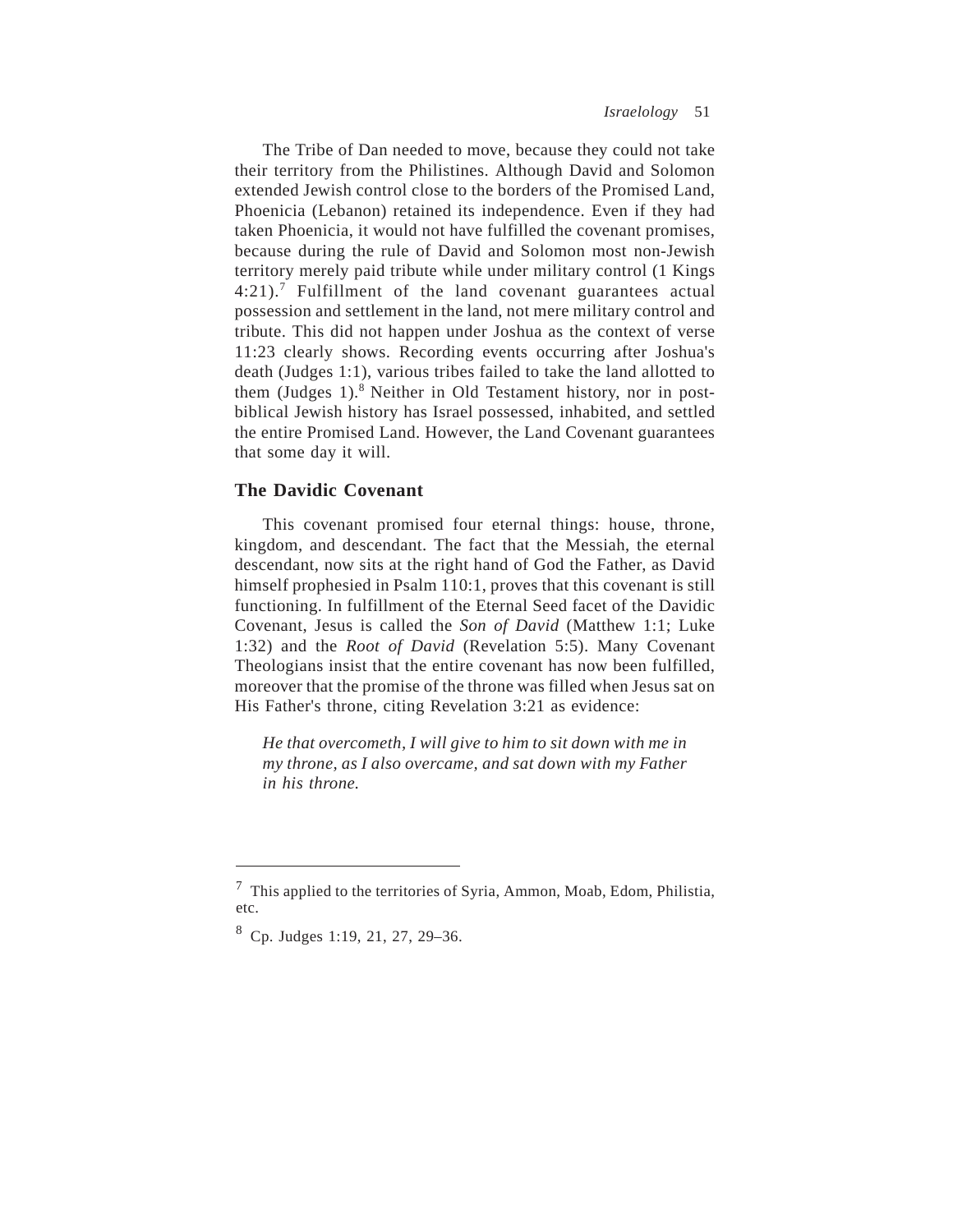Although, unquestionably, Jesus is now sitting on the Throne of God the Father, the promise made in Luke 1:32 is:

*He shall be great, and shall be called the Son of the Most High: and the Lord God shall give unto him the throne of his father David.*

What foolishness to equate the Throne of David and the Throne of God, unless Covenant Theologians wish to contend also that David once sat on the Throne of God the Father!

## **The New Covenant**

Signed and sealed by the shedding of Messiah's blood, the New Covenant guarantees Israel's national salvation down to every individual Jew. While this did (and does) result in the salvation of Jewish individuals, no national salvation of Israel has taken place thus far. This covenant does not extend Israel's national salvation to the Church as spiritual Israel. The Church certainly has a relationship to this covenant, but not as the entity to or through which the covenant is fulfilled. Like the other covenants, this is a Jewish covenant, so its provisions can only be fulfilled in a future national salvation of Israel. Again, not all of a covenant's provisions go into effect immediately, nevertheless some do. Individual salvation and the indwelling of the Holy Spirit are present outworkings of the New Covenant. An additional provision of the New Covenant only revealed by the New Testament is the Law of Christ. Just as the Mosaic Covenant contained the Law of Moses, the New Covenant contains the Law of Christ (Romans 8:2; Galatians 6:2). Like the Law of Moses, the Law of the Messiah has many individual commandments given either by Jesus directly or by the Apostles. This will be discussed in more detail in the next article.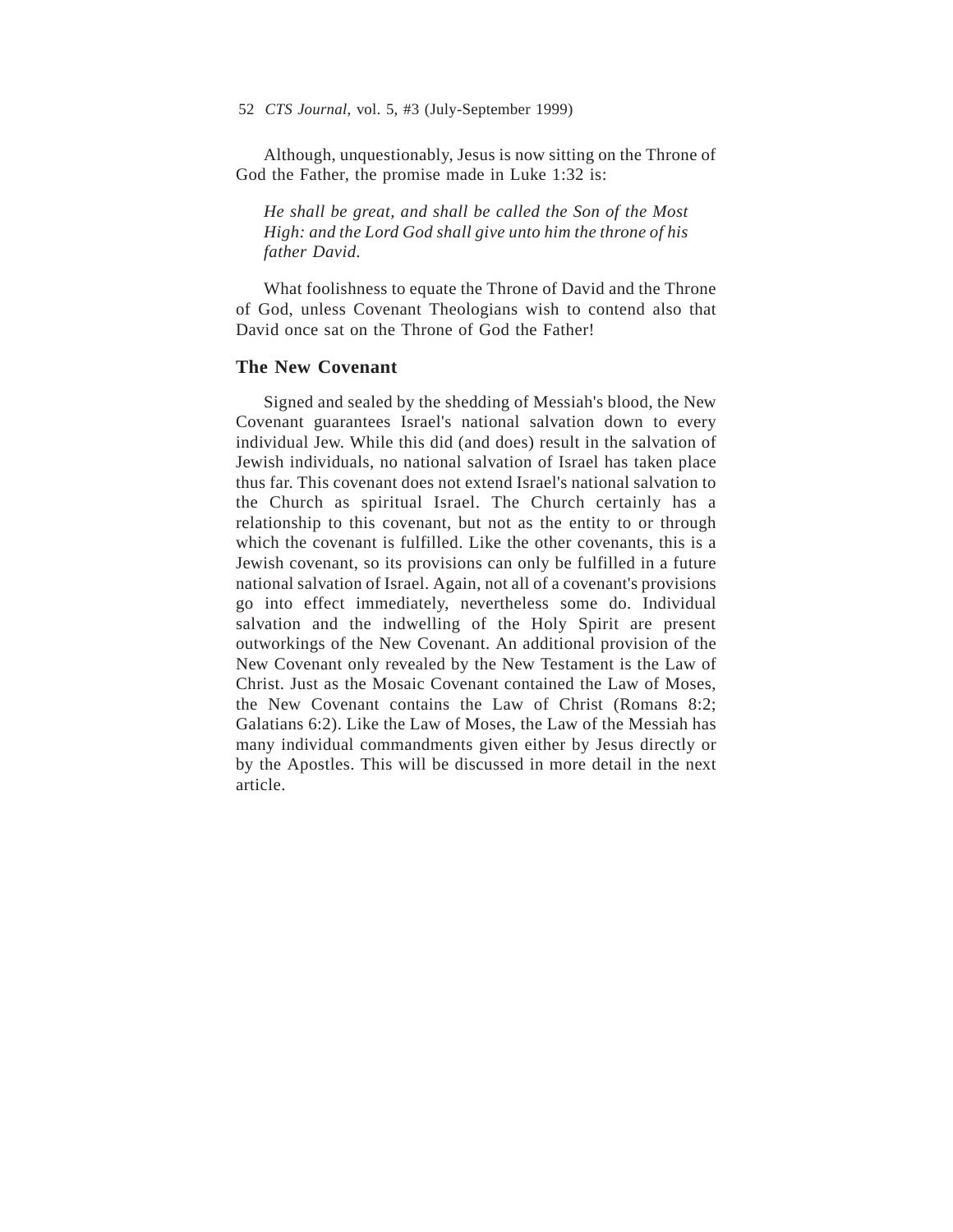# **The Church's Relationship to the Unconditional Covenants**

A number of Scriptures connect the New Covenant with the Church,<sup>9</sup> but some confusion has arisen regarding the Church's relationship to the New Covenant, because the covenant is made not with the Church but with Israel (Jeremiah 31).

Covenant Theologians try to resolve the difficulty by a theology of replacement or transference. Dispensationalism's literal hermeneutics precludes such a solution. Thus, some have tried to resolve it by inventing two new covenants. The problem with this view is that there is no indication in Scripture that there are two covenants with the same name. Any mention of a new covenant would cause Jews to think only of the one in Jeremiah. Amazingly, adherents of the two covenants view even cite the Jeremiah passage as supporting the New Covenant for the Church, although it speaks of the New Covenant for Israel. A better solution, and quite consistent with Dispensationalism, is to remember that these covenants contained two types of promises: physical and spiritual. The physical promises were, and still are, limited to Israel and will be fulfilled only to, in, or by Israel. However, as early as Genesis 12:3, the Abrahamic Covenant already promised that the spiritual blessings would extend to the Gentiles. Actually, the solution is not difficult, since Ephesians 2:11–16 and 3:5–6 explain it clearly.

According to these passages, God made four unconditional covenants with Israel: the Abrahamic, the Land, the Davidic, and the New covenants. All of God's blessings, both physical and spiritual, are mediated by means of these four covenants. However, there was also a fifth covenant, the conditional Mosaic Covenant. This was the middle wall of partition. Essentially, it kept the Gentiles from enjoying the spiritual blessings of the four unconditional covenants. For a Gentile to receive the blessings of the unconditional covenants, he needed to submit to the Mosaic Law, take upon himself the obligations of the law and, for all

<sup>9</sup> Matthew 26:28; Mark 14:24; Luke 22:14–20; 1 Corinthians 11:25; 2 Corinthians 3:6; Hebrews 7:22; 8:6–13; 9:15; 10:16, 29; 12:24; 13:20.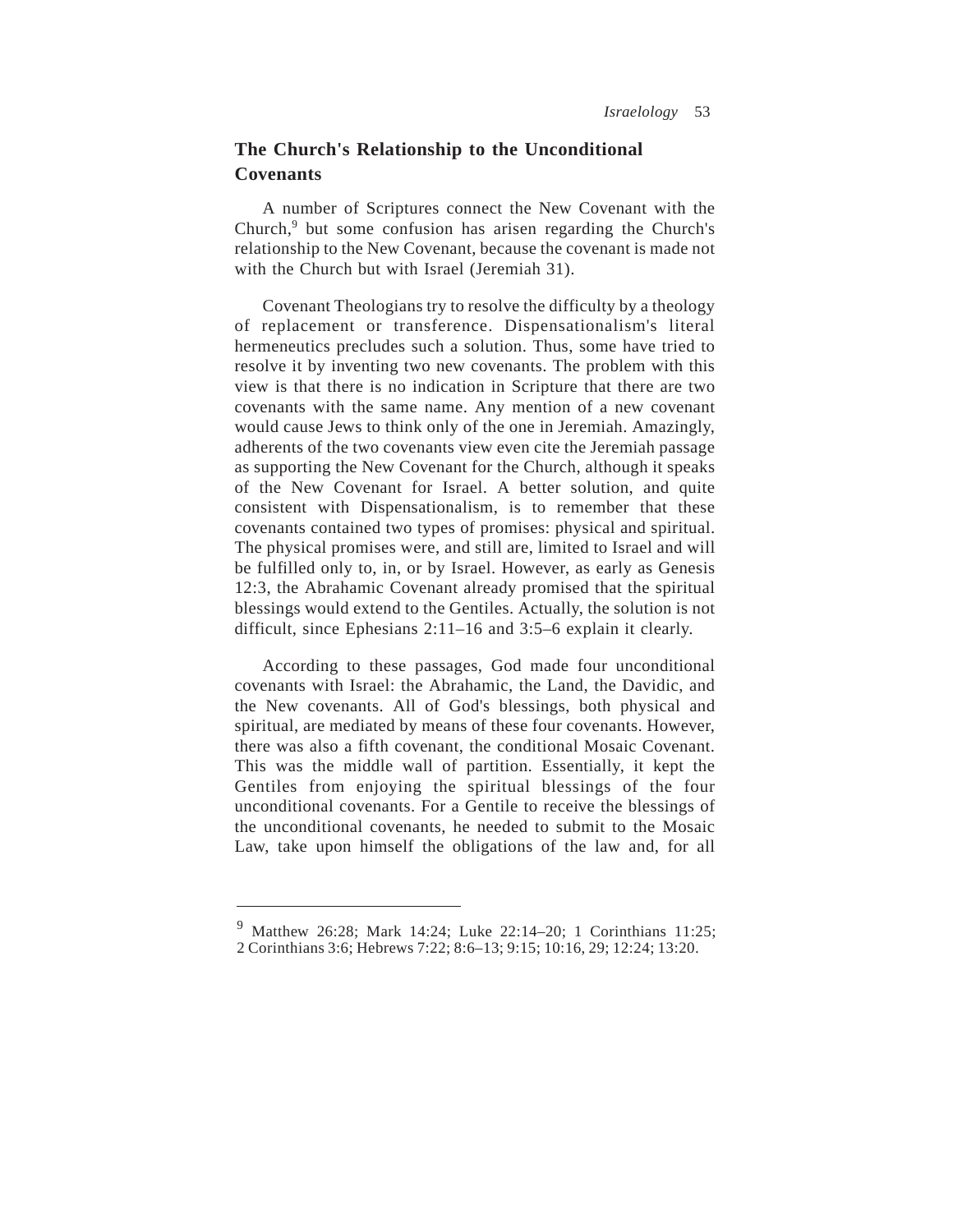practical purposes, live as a son of Abraham. Only Gentiles as proselytes to Mosaic Judaism could enjoy the spiritual blessings. Gentiles as Gentiles were not able to enjoy the spiritual blessings of the Jewish covenants and hence were strangers from the Commonwealth of Israel. However, when Christ died, the Mosaic Law, the middle wall of partition, was broken down. Now Gentiles as Gentiles can by faith enjoy the spiritual blessings of the four unconditional covenants. That is why Gentiles today are partakers of Jewish spiritual blessings; they are not taker-overs.10

The relationship of the Church to the New Covenant is the same as its relationship to the Abrahamic, the Land, and the Davidic covenants. God promised the physical aspects of the Abrahamic Covenant (as amplified by the Land and Davidic covenants) exclusively to Israel. However, the blessing aspect (amplified by the New Covenant) was to include the Gentiles. The Church enjoys the spiritual blessings of these covenants, not the material and physical benefits. The physical promises still belong to Israel and will be fulfilled exclusively with Israel, especially those involving the land.

#### **The Gentile Obligation**

According to Romans 15:25–27, the fact that Gentile believers have become partakers of Jewish spiritual blessings places an obligation on Gentile believers. While Paul had had a long-term desire to go to Rome (he expressed this in chapter one), his desire was subject to his duty, which was to collect an offering and to take it to the Jewish believers in Jerusalem.<sup>11</sup> In verse 26, Paul named the contributors and the recipients of the offering. The Gentiles of Macedonia and Achaia had given the money, which was

<sup>10</sup> Covenant Theology assumes a theology of replacement, in which the Church replaces Israel. The New Testament speaks of Gentiles partaking in Jewish spiritual blessings, but not of taking over those blessings from Israel. The theology of replacement errs seriously.

 $11$  Paul refers to this special offering in 1 Corinthians 16:1–4 and 2 Corinthians 8–9.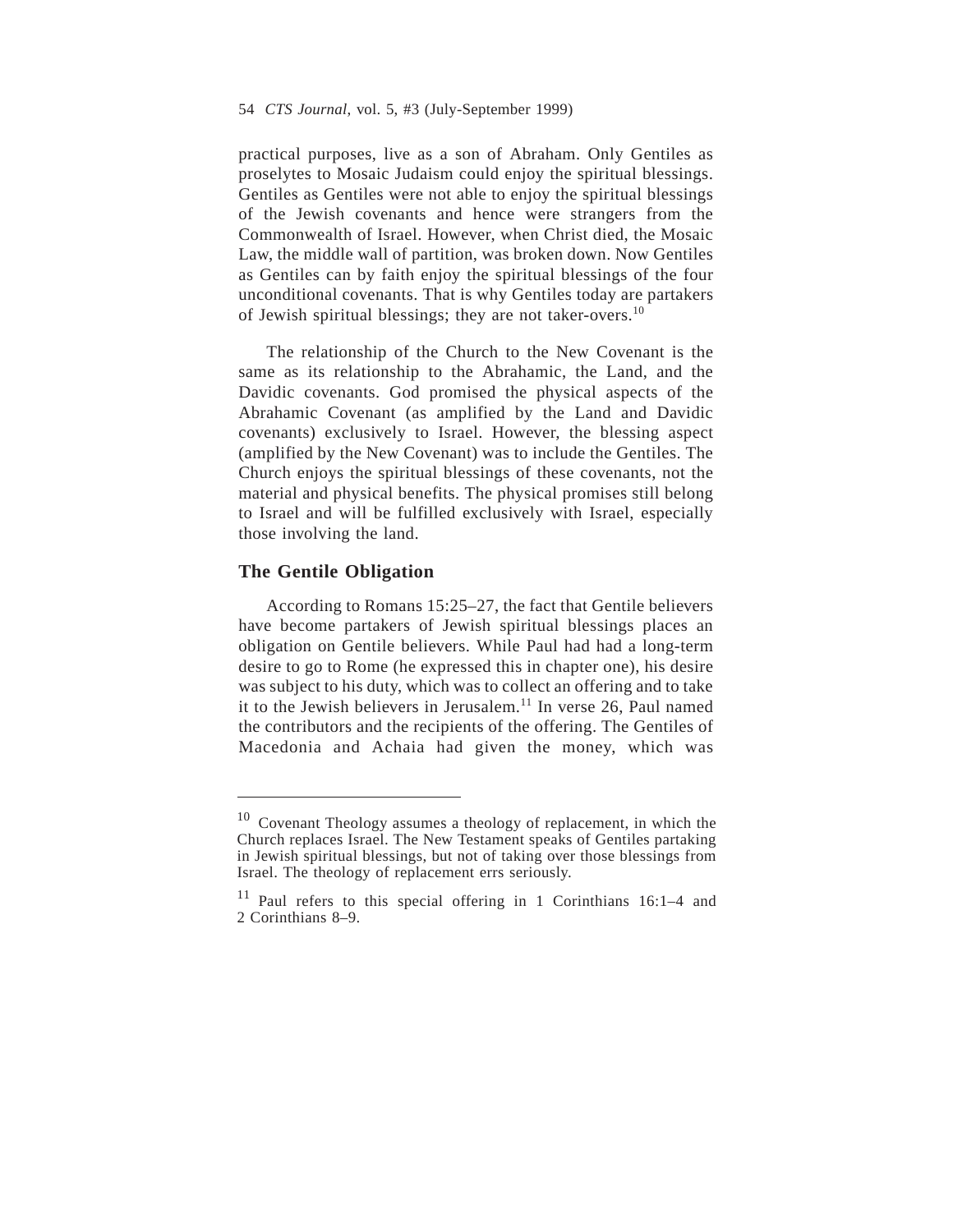specifically for the poor Jewish believers of the City of Jerusalem in the Land of Israel.

In verse 27, he clearly stated that Gentiles are debtors to the Jews, because they have become partakers of Jewish spiritual blessings. Earlier, in Romans 11, Paul taught that the Gentiles have become partakers of spiritual blessings. The very fact that Gentiles have been made partakers of Jewish spiritual blessings has put them into debt to the Jews. The way they pay their indebtedness to the Jews, according to this verse, is to minister to Jewish believers in material things.

### **The Purpose of Gentile Salvation**

God has two purposes for Gentile salvation that relate directly to Israelology. As stated in Acts 15:13–18, the first reason was to gather from among the Gentiles a people for His name. As God had a select group among the Jews known as the faithful remnant, the Remnant of Israel, He is now also developing a people for His name among the Gentiles. While the calling of the Gentiles began with the Book of Acts in the New Testament, it was not unforeseen in the Old Testament. One such Old Testament prophecy was quoted by James and is found in Amos 9:11–12. The very fact of a great Gentile response is a fulfillment of Old Testament prophecy and His messianic mission. Other passages include Isaiah 42:1 and 49:5–6. The calling of the Gentiles, which had begun in earnest (Romans 9:24–33), is temporary until the time that the full number of Gentiles is completed. For then God will turn again to Israel as a nation and begin dealing with her (Romans 11:25–27).

According to Romans 11:11–14, the second purpose for Gentile salvation is to provoke the Jews to jealousy in such a way that many of them will come to Christ. The Greek word translated to provoke to jealousy is parazelao. It combines two Greek words: *para*, meaning "to come alongside of," and *zelos*, meaning "to cause to burn, to seethe, to make red hot, to flame, to envy." The Gentile Christian is to come alongside a Jew (*para*) in daily contact and to live such a life and be such a witness that the Jew will begin to burn with red hot envy (*zelos*) so that he will want the very thing the Gentile Christian has: the Jewish Messiah. God still has a